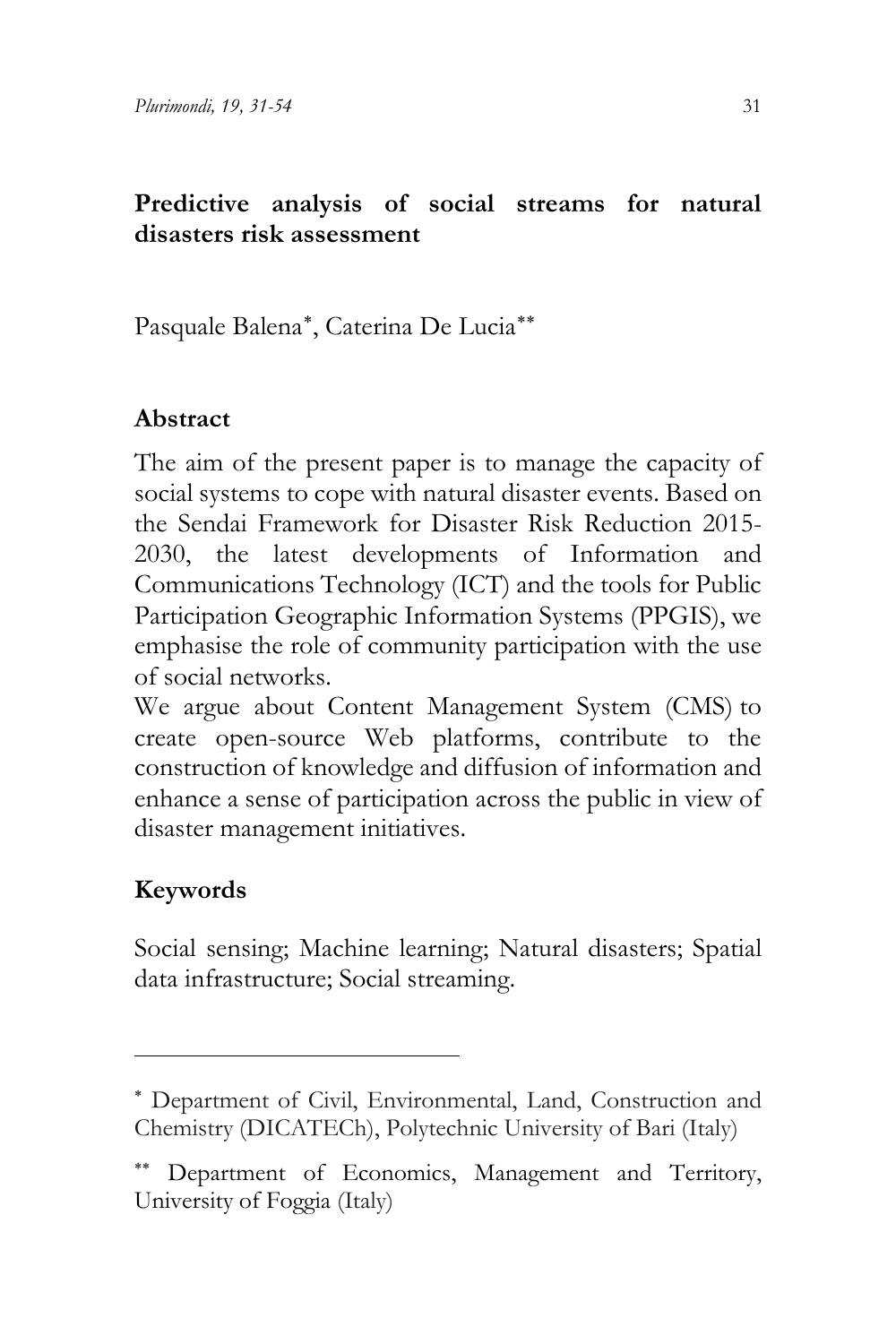### **Introduction**

In the last decades there has been an increase in the public awareness of natural disasters events. The latest contributions of the international community to monitor and assess natural disasters and the increasing role of the media attention at a global scale have shaped the scientific research to analyse, study and model catastrophic events in response to climate change. Climate change is currently altering the frequency, magnitude, spatial coverage and the duration of many natural disasters (Van Aalst, 2006; World Bank, 2010; IPCC, 2014).

The impacts of natural disasters on social and ecological systems are recognised at various geographical scales and offer significant challenges to develop knowledge-based governance for resilient societies through increased worldwide interdependency between people, places and natural systems (Hung et al., 2016).

The above global transformations and interdependencies also concern the use and management of portals which offer opportunities for the development of networking across communities. These opportunities also arise from rethinking the perceptions of the needs in an emergency context and the creation of new values (Watson et al. 2011). Often, it is difficult for researchers and practitioners to gain an overview about the needs of a community in disaster risk management. Classical economic models (Varian, 2009) generally consider need(s) as embedded into socio-economic processes. Alternatives to these models are the use of ontologies: a powerful approach to share knowledge across society. In the context of natural climatic events ontologies provide '*the essential characteristics of the event*' (Borgo and Guarino, 2015, p. 6) and can contribute to uncover latent community needs in emergency situations.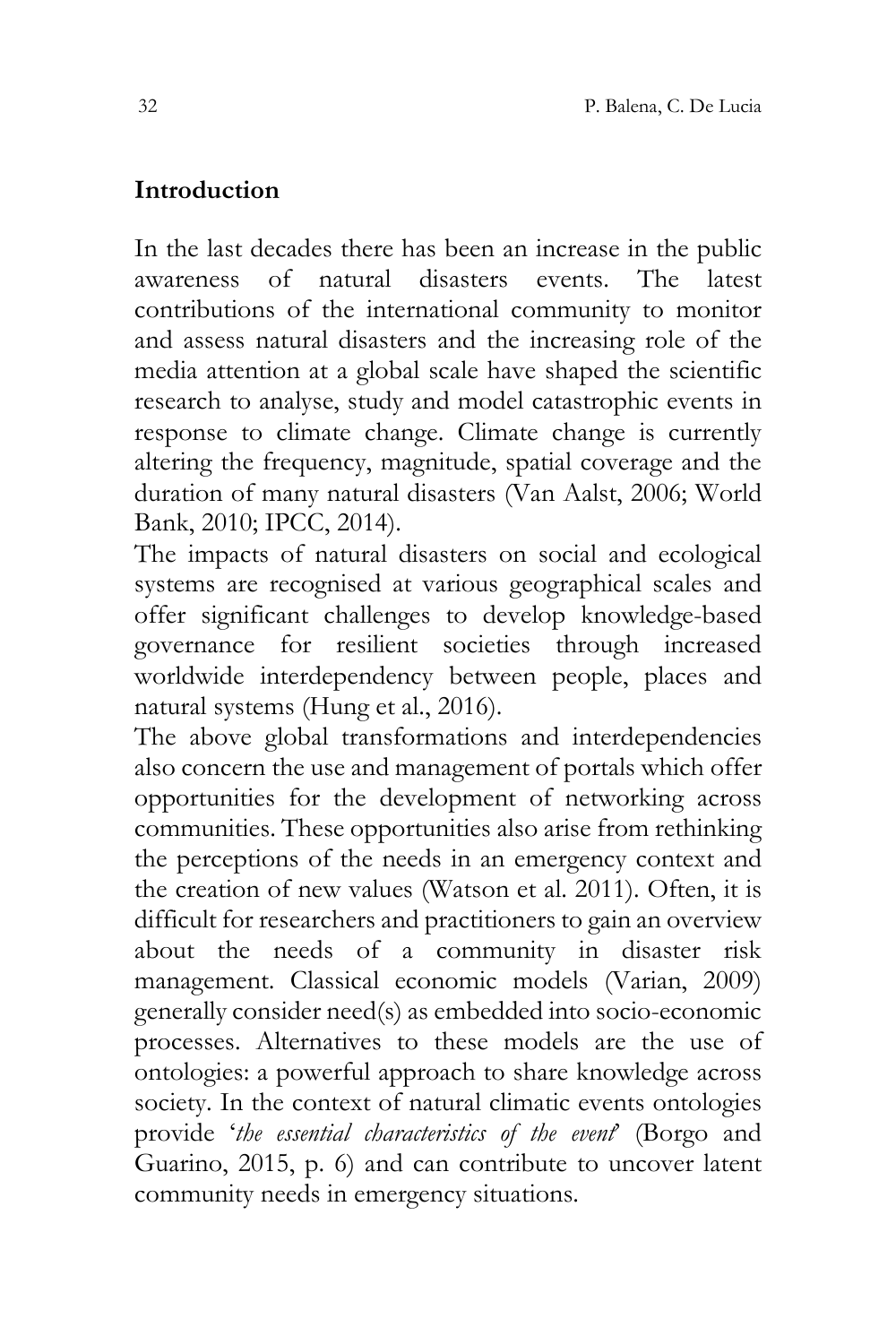The disclosure of new community needs and information sharing (Kamalahmadi and Parast, 2016) within the global network supports the evolution of the adaptive capacity to natural disasters. This favours the effectiveness of a continuous knowledge construction to help society with the establishment of new practices to enhance community adaptive responses to extreme climatic events.

What roles can international bodies and national governments play to accelerate the degree to which a community cope with natural disasters? What if these roles are coordinated but not harmonised? (Shaw and Nerlich, 2015).

In the last twenty years under the lens of the sustainable development concept and numerous international accords (Agenda 21, Millennium Development Goals, Aarhus Convention) we witnessed the growth of various initiatives to involve public participation in the decision making process. Recently, the increase in mobile phones and smartphones and the realization of Public Participation Geographic Information Systems (PPGIS) application (Floreddu, 2012; Hilburn et al, 2020) have progressively favoured geo-database collection in a more structured and systematic way (crowdsourcing) enriching the existing Spatial Data Infrastructure (SDI) (Mansourian et al, 2006) often used as support platforms in risk assessment. Consequently, new specific Content Management System (CMS) platforms are helpful to create open-source Web platforms that use "crowd-sourced" information. The Ushahidi (www.ushaidi.org) project is an example of CMS that turns citizens into potential sensors (Zeile et al. 2012) in favour of a 'social sensing' mission (Ali et al. 2011; Aggarwal and Abdelzaher, 2013; Shao et al., 2020).

The aim of this study is to manage the capacity of social systems to cope with natural disaster events. Based on the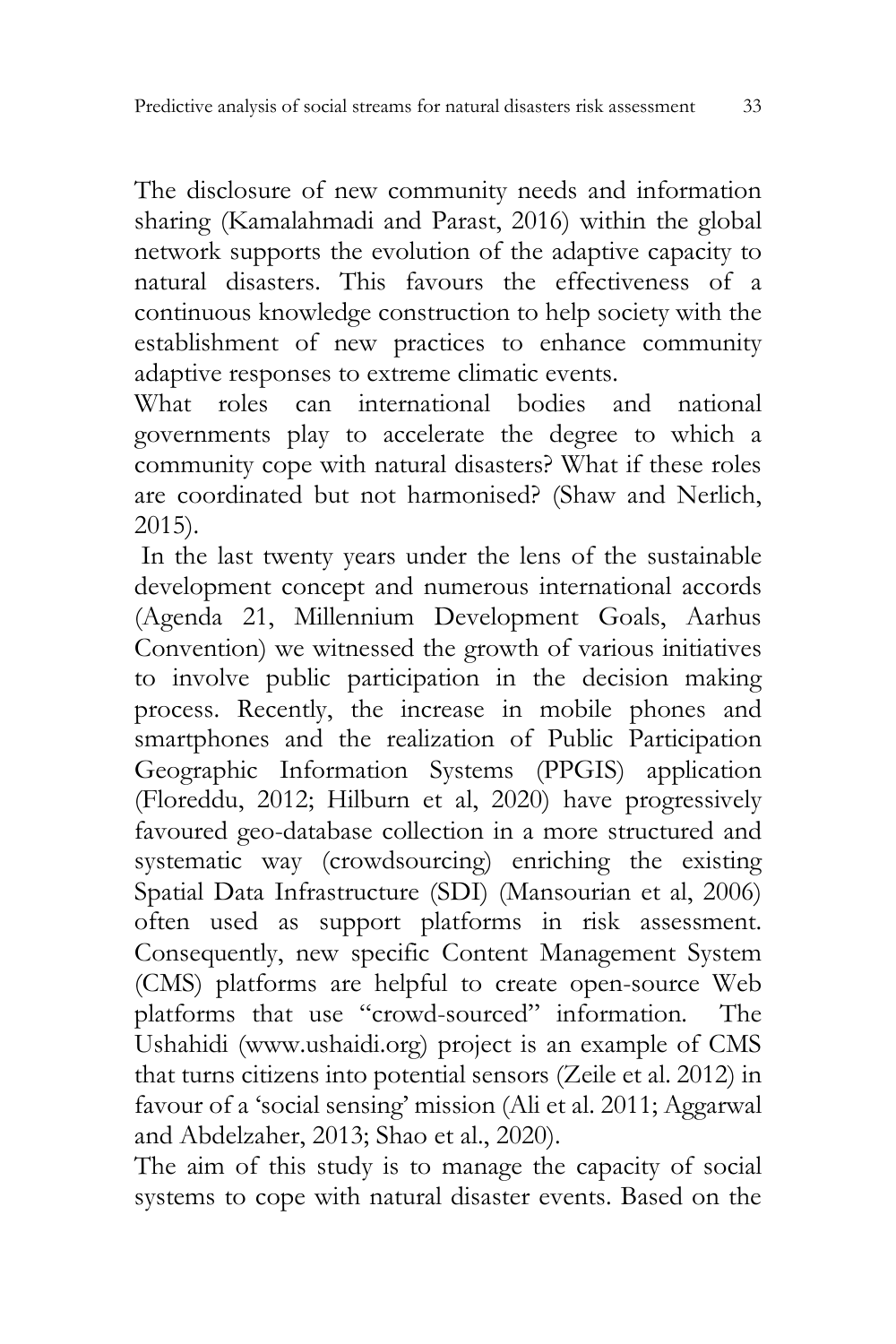insights of the Sendai Framework for Disaster Risk Reduction 2015-2030 (United Nations, 2015) which sets, among its goals, '*the strengthening of resilience of people and assets to withstand residual risk*' (United Nations, 2015, p. 11), the latest developments of Information and Communications Technology (ICT) and the tools for PPGIS, we reach the above aim by emphasizing the role of community participation through social sensing technology. This technology integrates dedicated tools to gather structured knowledge on catastrophic events and to engage the crowd with structured on-line forms (To et al. 2014). In addition, the above technology uses social networks (e.g. Twitter, Facebook) to collect and classify unstructured knowledge by means of text mining and machine learning techniques.

The contribution of our work to the current literature is to build a conceptual model which emphasizes the role of community participation to natural disasters with the use of CMS and current PPGIS tools. The conceptual model is then applied to the case of 2010 Haiti earthquake. The conceptual model serves as a good practice to strengthen communication and collaboration among stakeholders and decision makers and among citizens to take action and foster community resilience to natural disasters.

The paper is structured as follows. In the next section, we briefly review and contextualize ICT platforms to natural disasters. The subsequent sections illustrate the conceptual model its application to the case of the 2010 Haiti earthquake, respectively; finally, the last section discusses the obtained results and concludes the work.

#### **Literature background**

In this paper we consider the use of CMS and PPGIS as tools to increase the resilience of societies to natural disaster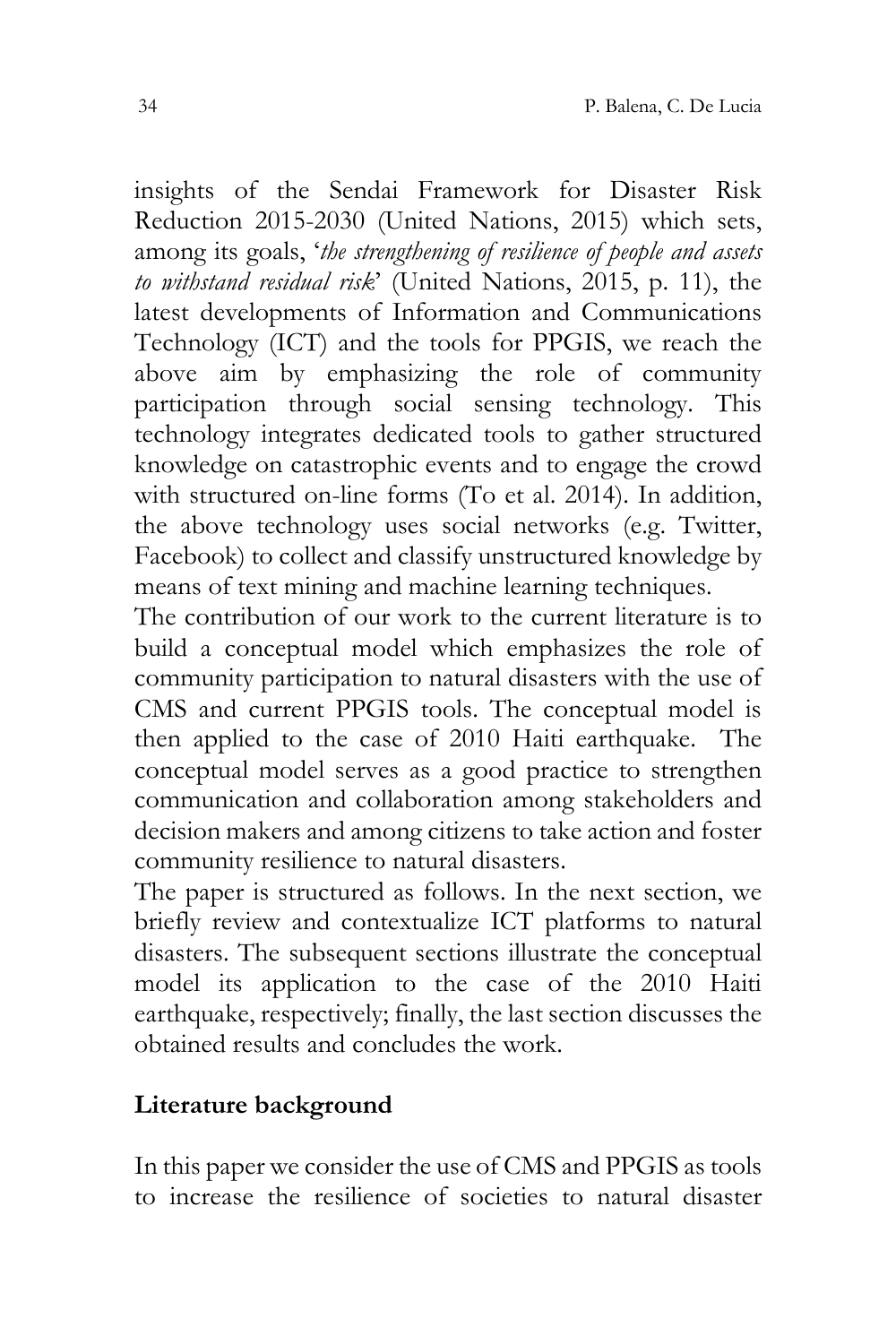events. Since the mainstream of ecological engineering and economics in early 1970s, the concept of resilience, defined as '*the measure of the persistence of systems and of their ability to absorb change and disturbance and still maintain the same relationships between populations or state variables*' (Holling, 1973, p. 14), has taken various shapes and extensions over time. It has gradually interested social sciences, natural disaster risk and land use management researches (Adger, 2000; Perrings, 2001; Folke, 2006; Norris et al, 2008). The UNISDR (2005) argues that resilience lies in the capacity of societies to learn from past events and reduce future risks.

The study by Folke (2006), in particular, considers resilience in terms of innovative responses through social behaviours. We agree with the author that resilience is a '*way of thinking*' (Folke, 2006, p. 260) where society plays an important role. According to Folke, the social dimension is able to empower the adaptation of ecosystems to new equilibria through collaboration among various stakeholders operating at different social and ecosystem levels and provide in favour of a knowledge-based organization of the society.

In 2009, again the UNISDR (2009) establishes a glossary of terms under the umbrella of disaster risk reduction strategies in order to increase public participation to the issue of, among other things, resilience. Later in time, the IPCC (2012, 2014) reports emphasise that community participation favours the increase of resilience to reduce the risks of natural disasters and climate change. The Sendai Framework for Disaster Risk Reduction 2015-2030 (UNISDR, 2015) also sets, among its goals, '*the strengthening of resilience of people and assets to withstand residual risk*' (UNISDR, 2015, p. 11). The key priority actions of the UNISDR document is to ensure that disaster risk management has a strong institutional base at local level in order to identify a knowledge-based administration at all levels of governance.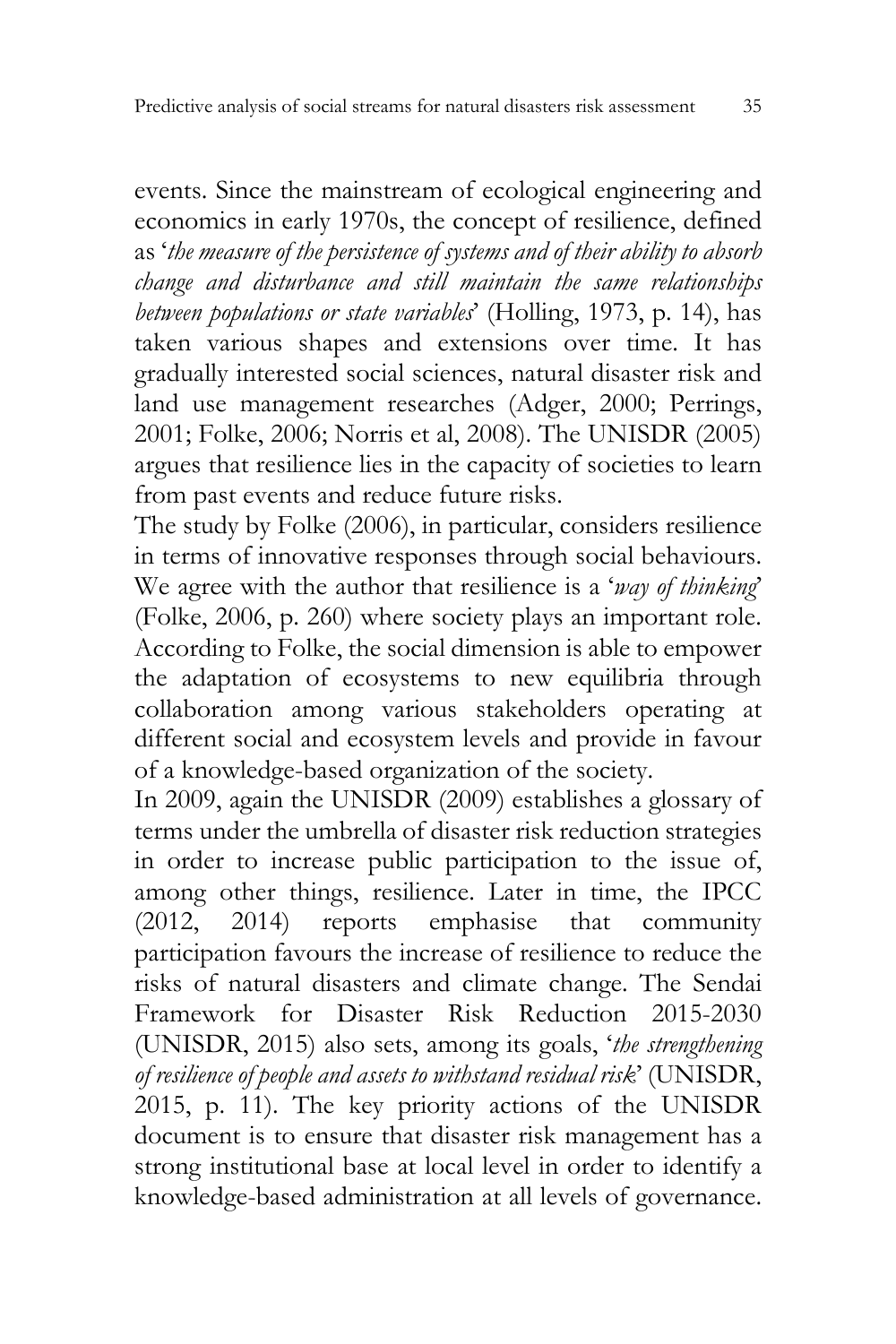The multi-level governance system would then be able to enhance early warning, strengthen natural disasters preparedness and supply an adequate response to reduce risks to socio-ecological systems. Bruneau et al (2006), assess the four dimensions of community resilience such as technical, organizational, social and economics – before and after seismic events. In particular these dimensions respond<br>to the four 'R' of 'Robustness'. 'Redundancy'. to the four 'R' of 'Robustness', 'Redundancy', 'Resourcefulness', and 'Rapidity' of a resilient system. In similar studies, Cutter et al (2008, 2014), emphasizes that '*resilience [...] includes pre-event measures to prevent hazard-related damage and losses (preparedness) and post-event strategies to help cope*  with and minimize disaster *impacts*' (Cutter et al. 2008, pp 600). In this work we do not investigate a comprehensive review of the concept of resilience. We attempt to extend this concept in the light of the latest developments of ICT as described below.

The beginning of 1990s witnesses the first attempts of active citizens participation to various decision making initiatives born after numerous international accords such as the Agenda 21, the Millennium Development Goals, the Aarhus Convention and various EU funding programmes as Leader, Urban, Interreg and Equal. These initiatives and under the lens of sustainability, environmental protection and support to disadvantaged populations provide communities to set up and/or enhance democratic mechanisms through the direct participation of citizens to the decision-making process (Harwood, 2015).

With the introduction and diffusion of web technology in 2004, the public participation to the decision making process evolves to the digital paradigms such as e-Democracy, e-Participation, and Gov 2.0 (Floreddu, 2012; Latre, 2013; Graziano, 2017).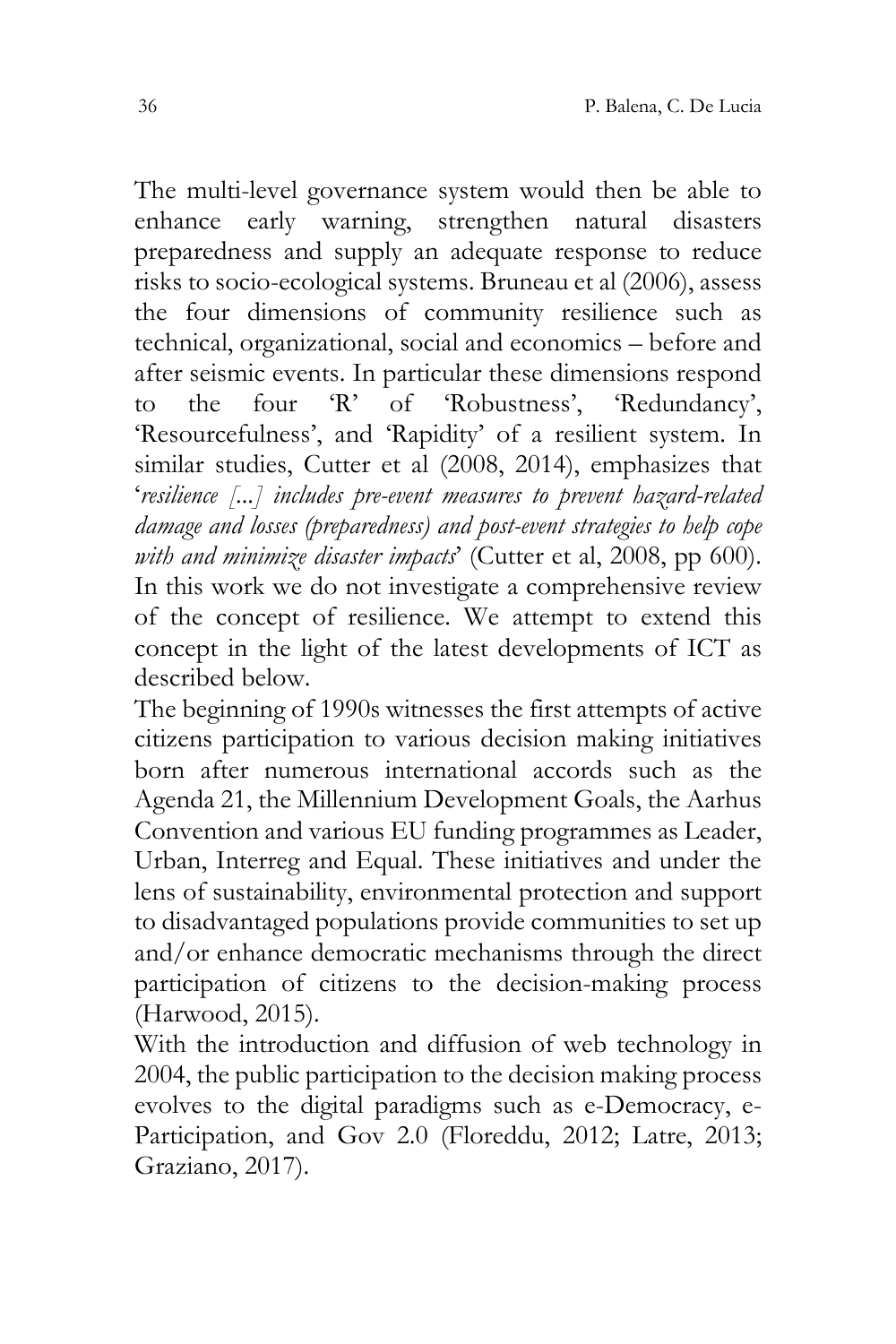The growing exchange of information on the world wide web and in particular on the social media plays a key role to the development of ICT for the management of a natural disaster event (Palen and Liu, 2007; Simon, 2015; Orimoloye et al, 2020). This latter is a complex mechanism to manage. It involves the spatial and international coordination of thousands of people who volunteer to help with the local community. To assess resilience, these people can either act as independent agents or as 'citizens as sensors for crisis events' (Schade et al. 2013). As a consequence, interaction evolves across local and /or international institutions and organizations, through knowledge and participation sharing using social media tools such as Twitter and Facebook (Mostashari et al., Sprake and Rogers, 2014; Hung et al. 2016,). The above media tools provide the building of real time knowledge frameworks during rescue operations in emergency situations (Teodorescu, 2015). As a result, the resilience of urban systems and communities to natural disasters significantly improves (Asadzadeh et al., 2015).

Alongside the diffusion of social media tools, new techniques and methodologies arise for the development of open source platforms to comply with international regulations for the sharing of real time geospatial information, mitigate the side effects of natural disasters and facilitate rescuing operations. The 2007 EU Inspire directive establishes an infrastructure for spatial information and contributes to close the gap of semantic aspects and harmonisation of data sharing and formats across member states (European Commission, 2007). Similarly, in the US, the National Spatial Data Infrastructure (NSDI) promotes the implementation of geospatial data across various levels of government, sectors of the economy, organizations and academia (Federal Register, 2003). At the international level, the United Nations advocate the necessity to set an agenda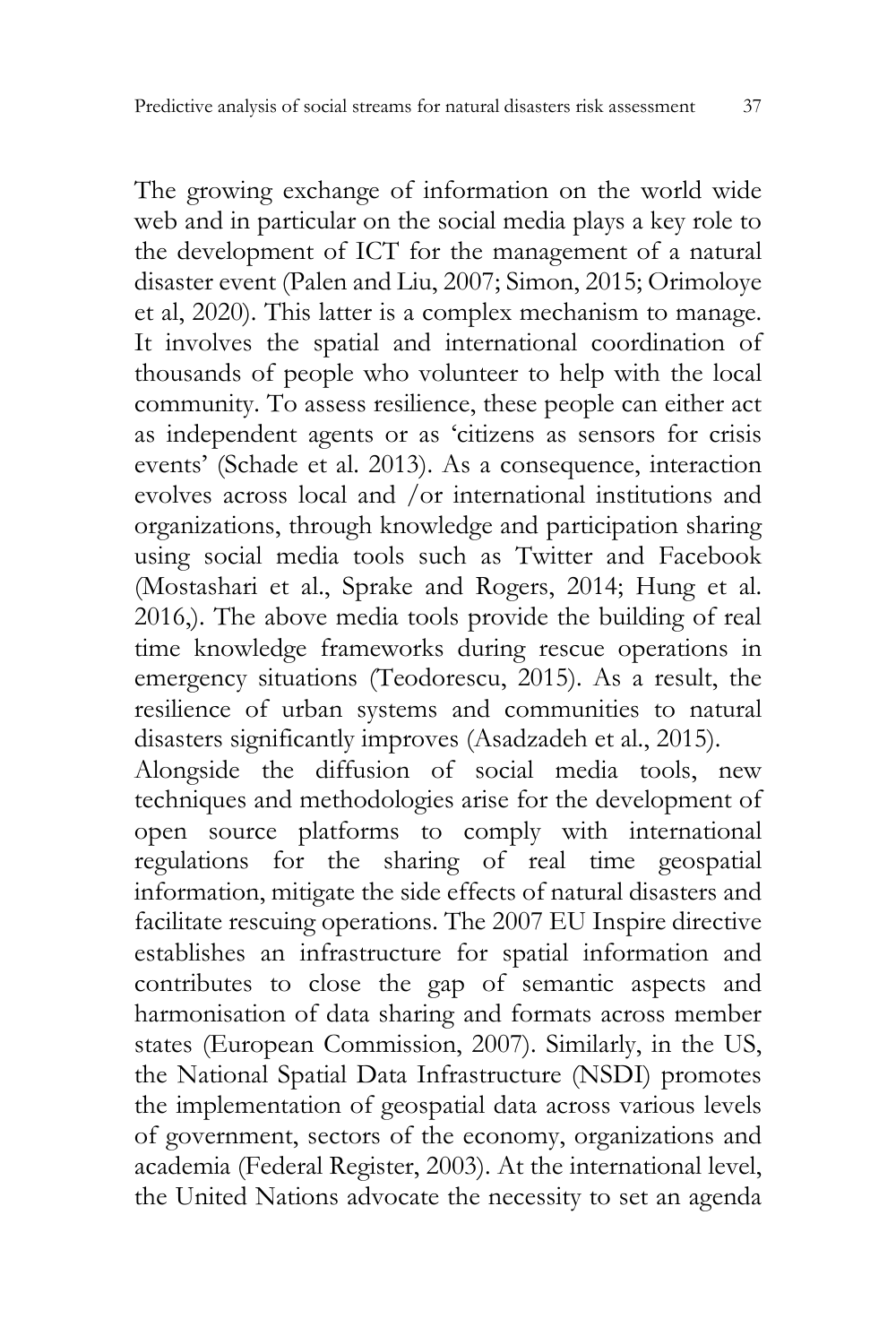for geospatial data information and management (https://www.fgdc.gov/nsdi/nsdi.html). One of the key areas of work is disaster risk management and emergency response. Crowdsourcing platforms for disaster management play an important role in response to natural and environmental disasters (Yang et al., 2014). Some platforms deal with citizen participation and engagement, such as the Austrian Ministry of Environment<br>
(www.partizination.at), the think tank INVOLVE  $(www.partialization.at)$ , the think (www.involve.org.uk) or the geospatial website GeoPlatform (www.geoplatform.gov), Pan European eParticipation Network (www.pep-net.eu), and many others. The aim of these platforms is to disseminate knowledge about public participation and share trusted data to organizations, government, and citizens. Few platforms purpose specifically the assessment of participation programs. Examples suggest Ushahidi and Participedia (www.participedia.net), which focus on sharing large amounts of data on public participation based on real world cases. In particular, the Ushahidi platform was used to collect geo-referenced reports from citizens during the Haiti earthquake on the 12th January 2010 and Fukushima nuclear disaster on the 11th March 2011.

However, scholars sound unconvinced about the degree of diffusion and utilization of these new digital tools among citizens for the effective assessment design of risk mitigation (Becerril-Chavez et al., 2012). There already exists particular tools such as PPGIS that are used to create bottom up digital knowledge maps for risk assessment (Ai et al., 2016) and the Volunteered Geographic Information (VGI), which is conceived the same way as the PPGIS but is independent by any institutional aspect. Nonetheless, these tools exhibit some drawbacks. First, they are difficult to interpret; and second, it seems not easy to contextualize the type of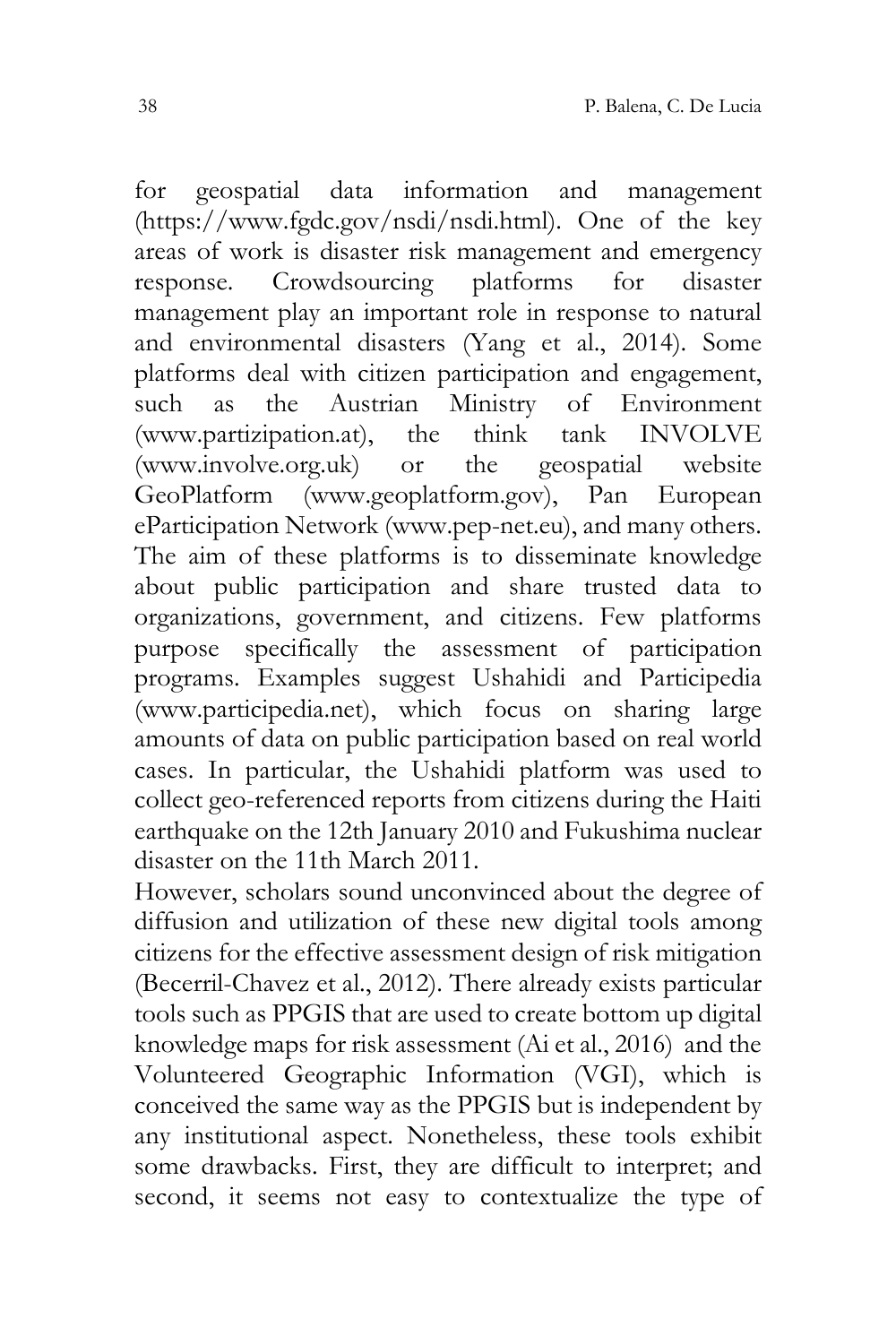knowledge they offer. Therefore, it is urgent a clear-cut idea of the participatory tools that web designers intend to realise including knowledge-based methodologies (Leighninger, 2011).

In the last decades, technological progress has grown fast and found solutions to allow the sharing of transformations within the society. Contrarily, international research on cognitive aspects has moved slowly to deepen the study of human behaviours (Lindell, 2013) and the satisfaction of real needs in emergency situations from natural disasters (Cherry, 2009). This aspect affects the efficacy of crowdsourcing platforms and their application to disaster risk management (To et al.2014; Horita et al. 2018).

The complexity of community resilience to natural disasters other than being intrinsically unpredictable also depends by several spatio-temporal and socio-economic factors which require specific knowledge and studies.

We investigate, from a cognitive point of view, the role of various agents and needs in disaster risk management. In particular, we analyse unstructured information in social networks and attempt to make them functional to the rescuing operations where the semantic components appear decomposed in single elements as the 'who'(i.e. agents), 'what'(i.e. needs) and 'where' (i.e. spatio-temporal needs) to realise SDI (Latre et al., 2013).

## **Methods**

We propose the following conceptual model (Figure 1). The construction of common knowledge on disaster risk is based on a combination of social sensing and machine learning approaches.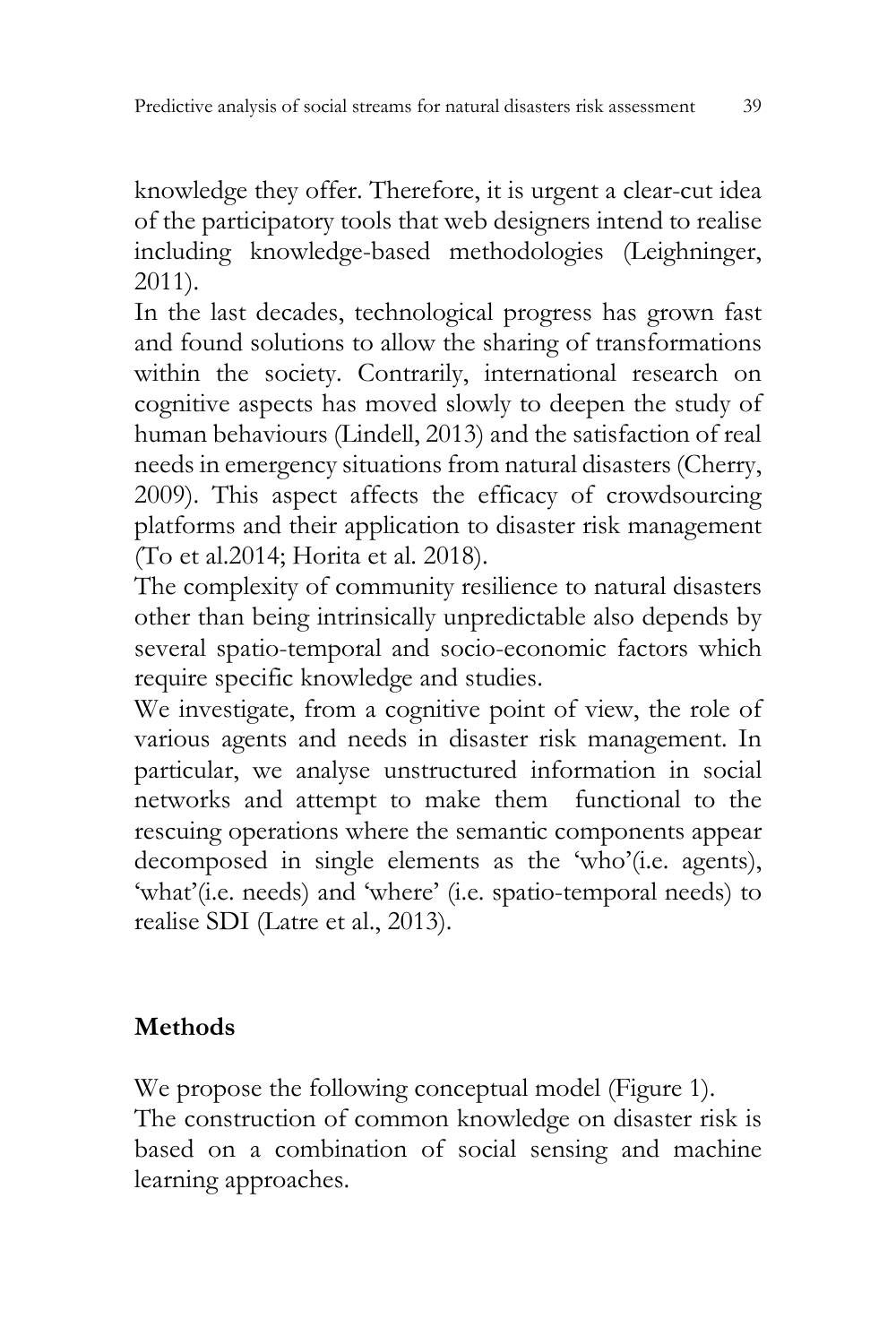

<span id="page-9-0"></span>Figure 1 - Knowledge based conceptual model for a resilient community to natural disasters

The former includes both structured information from public participation retrieved from platforms such as PPGIS, Ushahidi, or VGI to cite a few, and unstructured data from social networks such as Facebook, Twitter and many others. These form the social content containing useful information from people's perception about type, extent, intensity, impacts and emergencies in the event of a natural disaster. The latter includes a machine learning approach which is based on information extraction to obtain the final dataset to compute the predictive model. The results obtained by the predictive model feed back onto the social sensing context to form the SDI to enrich both the knowledge of the public and that of the expert. Next, we describe the steps of our conceptual model summarised above.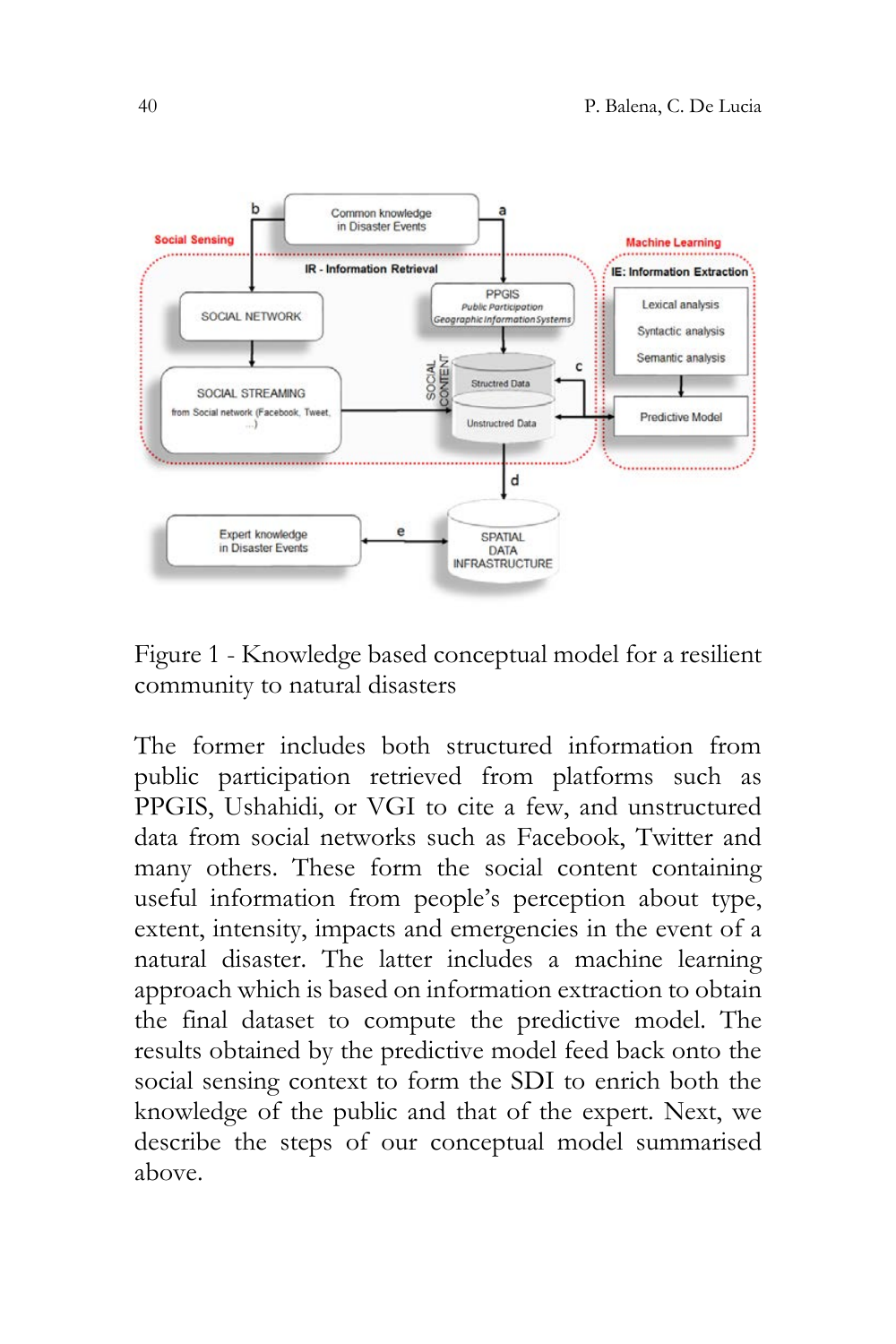*Social Sensing Section*: Social sensing gathers ex-ante, present, and ex-post common knowledge in emergency situations in the event of a natural disaster and is arranged as follows:

a) *Structured knowledge:* It uses a specific app to collect information which is saved in a database. The app is designed through a dedicated web interface where the user inputs his/her message such that it is possible, in real time, to geo-localize the thread on an interactive map and classify it in a given category. As for data analysis and machine learning, our study makes use of a dataset created during the aftermath of the Haiti earthquake on January 12 and July 5th, 2010. Figure 2 shows the web interface realised with the Ushahidi platform used by the Haitian community during the dramatic events of the earthquake. The information collected are organised according to: *Incident Title, Incident Date, Location, Description*, *Category*, *Latitude,* and *Longitude*.

Our analysis is based on the archived data available in the fields *Description* and *Category*. The former contains the description of the message, the latter its classification. Figure 2 illustrates the various categories used to classify the messages such as 'emergency', 'treaths', 'response', 'person news' and many more. b) *Unstructured:* This type of knowledge uses information retrieval based on social network streaming, Ushahidi platform and / or other crowdpulse websites which, through specific application programming interface (api) functions, gather messages from Facebook and/or Twitter filtering data using special hashtags. However, the posts retrieved in such a way present some drawbacks. These should be validated and classified at a later stage by appointed experts. Therefore, the timing of these operations can last several days and suggest the presence of inefficiencies, should the community proceed with the elaboration of the posts in natural disaster events.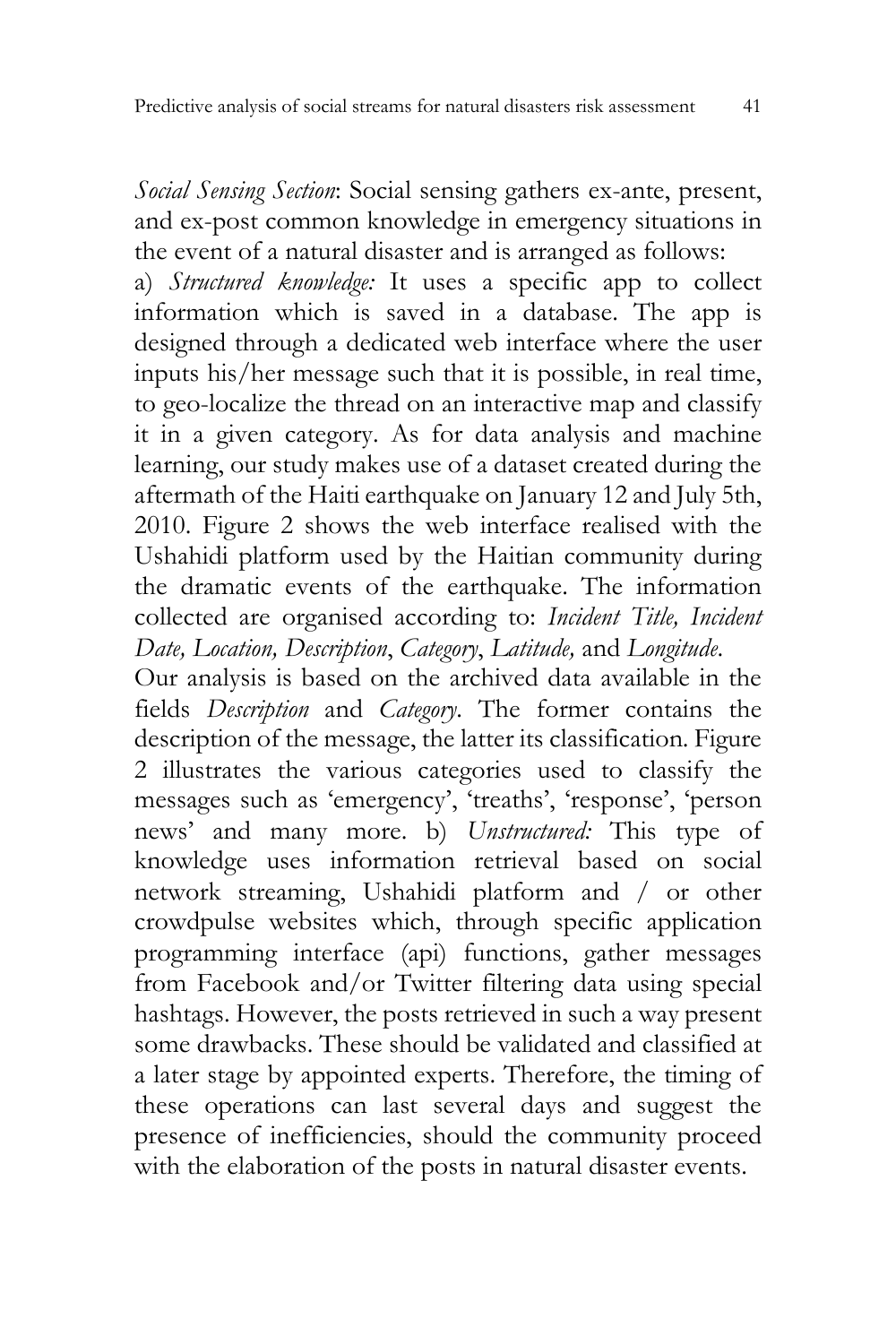

Figure 2 - Ushahidi platform used to submit emergency requests from the Haitian community

Our study attempts to overcome this limitation. The assessment of the particular stream of information available on the social networks could save human and animal lives and the ecological system, should these assessed information be promptly read and /or observed by the rescue team.

*Machine Learning Section.* The main aim of machine learning is to observe, learn and classify through proper algorithms the common knowledge (Bishop, 2006) as described earlier and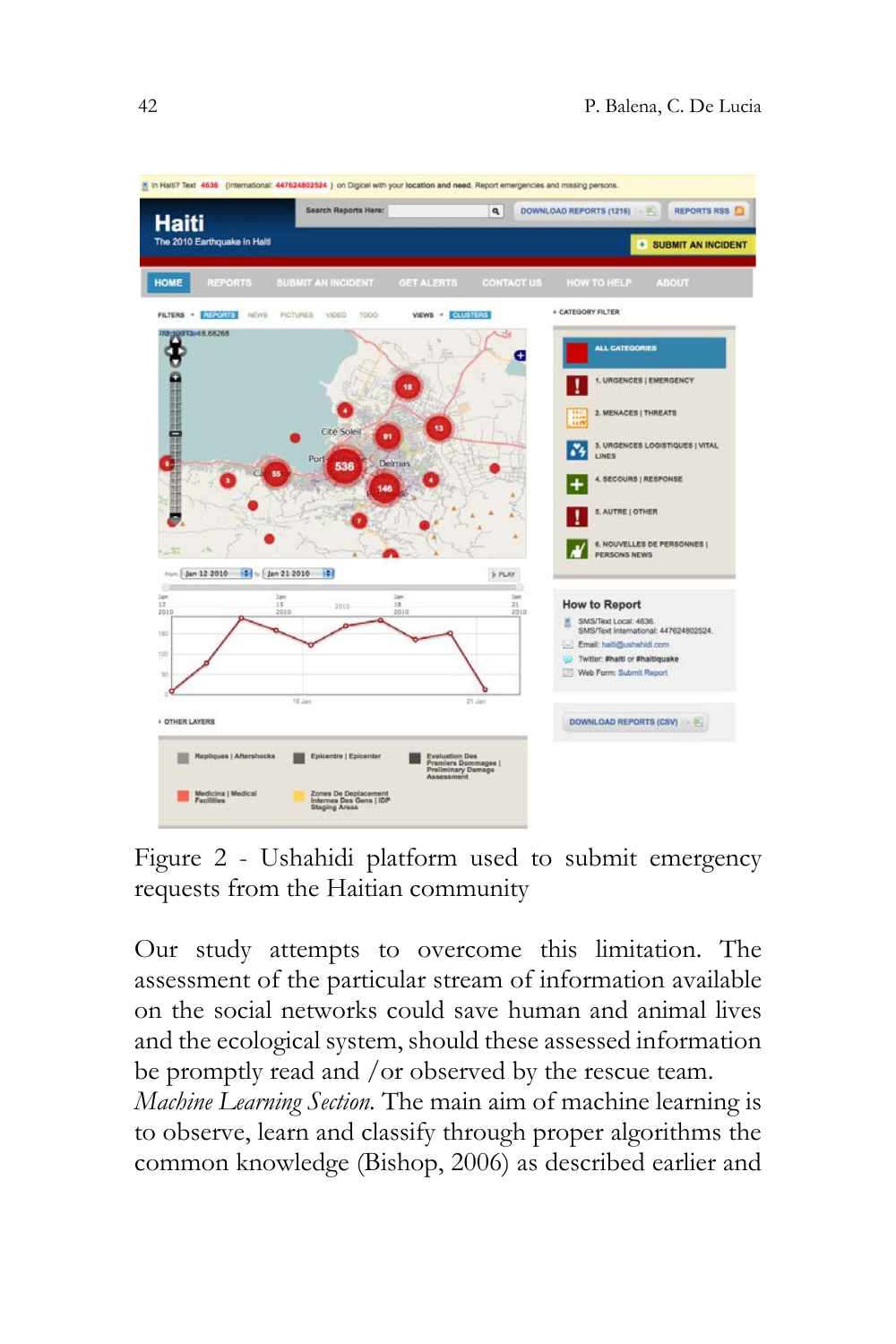make it available on an SDI as well as an expert knowledge system.

We argue that a simple operation that can save lives is to extract as rapidly as possible high priority posts compared to other messages containing the request for minor emergencies. To do so, we apply a predictive model to our structured and unstructured knowledge base retrieved from social networks and the Ushahidi platform. We employ RapidMiner Studio v. 9.0. RapidMiner is an open-source software for data mining enabling data analysis and reporting simultaneously. It has several advantages that inspire us to use it for: i) an immediate graphical user interface for input and output processes; ii) the handling of data from several formats; iii) a comprehensive text mining; iv) the ability to<br>apply several methods for model predictions apply several methods for model predictions (http://docs.rapidminer.com/).

However, it is necessary to perform pre-processing activities with the use of text-mining techniques to obtain an unbiased data entry matrix to run the predictive model. We proceed with the text-mining analysis as follows: i) *tokenize* allows to isolate every single word (token) from the others; ii) *stopwords* allow to drop all irrelevant words listed in the stopwords dictionaries (English, French and Haitian); iii) *replace token* replaces compound words with single words; and iv) *stemming* reduces the number of the words collected and that have in common the same root in a single token (Verma, 2014).

At the end of the text-mining phase, we obtain the data matrix to run the predictive model in which the words are classified as *primary* if they contain the following primary needs, in the three languages English, French and Haitian, as defined by the Maslow's (1943) hierarchy of needs: 'Food', 'Water', 'Home', 'Maison', 'Need', 'Kay dlo manje', 'San', 'Blood'; and *not-primary* otherwise and the absolute and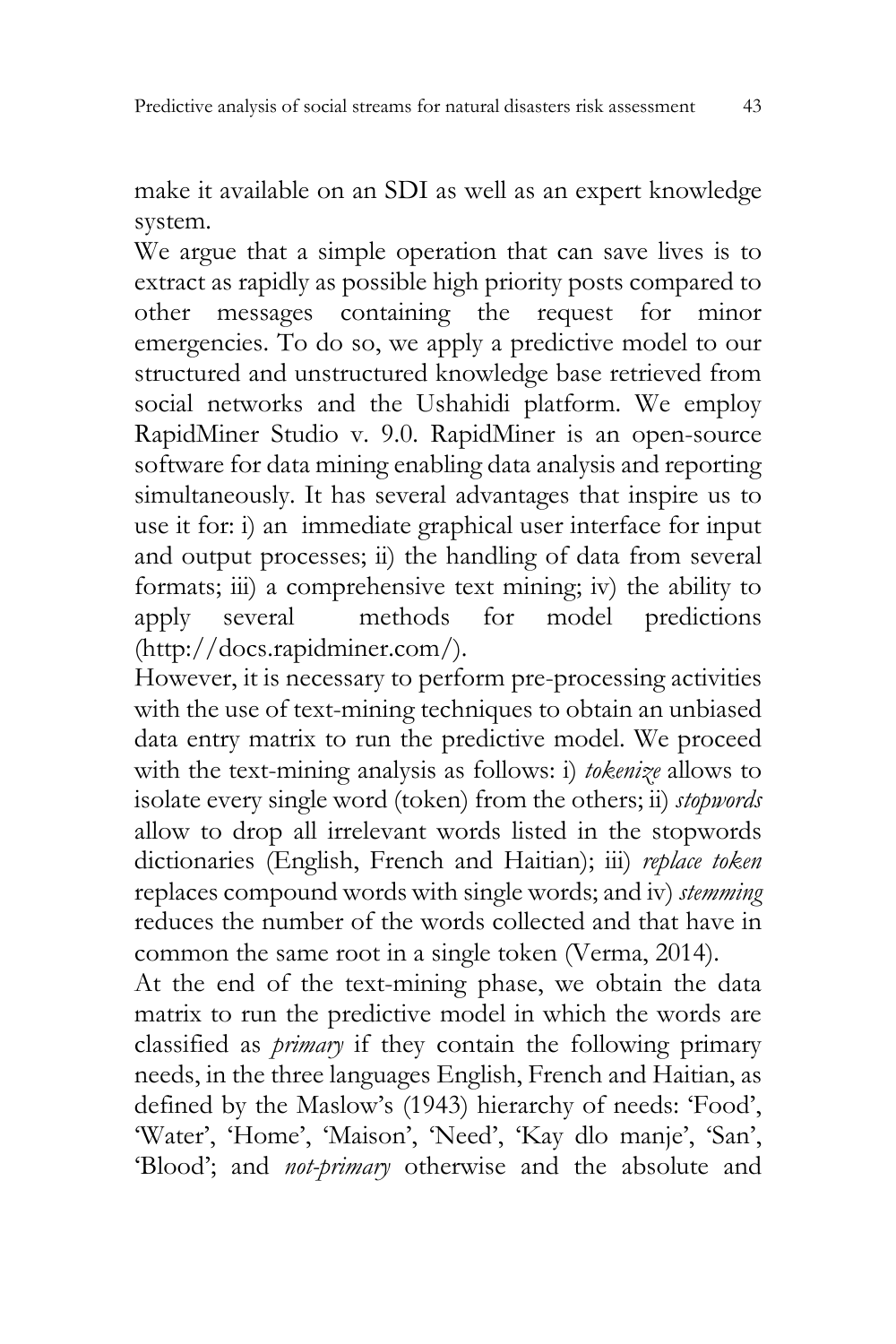relative frequencies of each word in each document. The total number of the messages in our matrix is 3,593.

Among the available algorithms in RapidMiner, we use Näive Bayes and K-Nearest Neighbors (K-NN) predictive models which produce the best performance. The Näive Bayes model is based on assessing to an event a posterior probability which is obtained by a normalised 'a priori' conditional probability that the feature of that event occurs (Mitchell, 2015). The k-NN model is a non-parametric model typically used in machine learning to classify an object (the word in our case) to a class according to its nearest neighbour (Duda et al., 2000). Both Näive Bayes and K-NN models are popular in machine learning due to the ease of application in natural language classification (Valsamidis, 2013; Khan, 2014).

Both models use a training set obtained over 1,000 posts randomly chosen. The remaining part of the dataset is used for the model prediction analysis.

## **Results**

Figure 3 illustrates the training and predictive processes in RapidMiner.

| 4018 | not primary | Eliante Valentin                                                   | May 3, 2010 8            | 18.539167    | $-72.335$      | 664 Blv. Jean  |
|------|-------------|--------------------------------------------------------------------|--------------------------|--------------|----------------|----------------|
| 4020 | not primary | Shelters needed for school in Dikini.                              | Feb 15, 2010             | 18 539838    | $-72.406425$   | Carrefour, 20  |
| 4030 | not primary | Apr 26, 2010<br>18 499 145<br>Help needed in 1ere section, Leogane |                          | $-72.651215$ | &quot.corail I |                |
| 4033 | not primary | Help needed in Brochette                                           | Mar 17, 2010<br>18.52519 |              | $-72.458954$   | Brochette 99.  |
| 4035 | not primary | Clooped toilet in canage vert                                      | Mar 19, 2010             | 18.539513    | $-72.327118$   | Canape Vert    |
| 4050 | not primary | how halb is right now and how it was during the earthquake         | Jun 24, 2010             | 22 278381    | 114, 174287    | centrie        |
| 48   | primary     | Border road down, Looting stared in P-au-P                         | Jan 13, 2010             | 18.521283    | $-72.372437$   | border crossi  |
| 76   | primary     | Looking for Hernst Marcelin (age 5) and Nalexia Marcelin (20 m.    | Jan 13, 2010             | 18.633333    | $-72.266667$   | Bon-repos. h.  |
| 194  | primary     | URGENT - College Canage Vert, PaP                                  | Jan 14, 2010             | 18,539269    | $-72.336408$   | Conape Vert    |
| 209  | primary     | Person Trapped - 66 Rue St Gerard                                  | Jan 14, 2010             | 18 527235    | $-72.338513$   | 66 Rue St. G.  |
| 212  | primary     | Need Help with Crowd Control                                       | Jan 14, 2010             | 18,54085     | $-72.316313$   | christ-roi rue |
|      |             |                                                                    |                          |              |                |                |

Figure 3. An example of the classified social post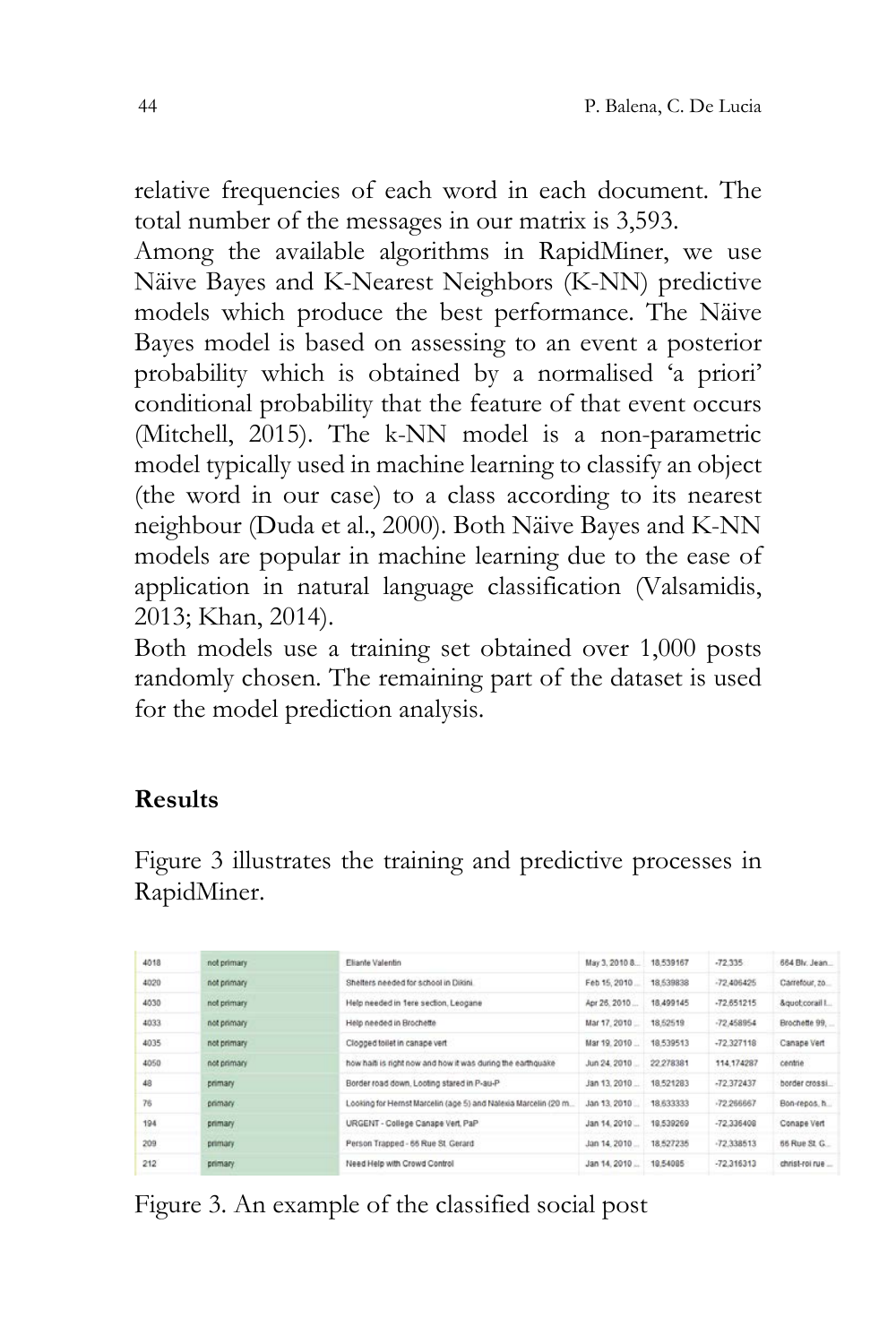To validate the robustness of our results, we proceed with a cross-validation approach. Generally, cross-validation procedures distinguish *n*-fold and leave-one-out crossvalidation (Suh, 2010). The former is carried out with a nested approach and is the algorithm included in Rapidminer. Data are split into *n*-folds of equal size and trained and tested *n*-times. Of these *n*-subsets, a single subset is hold as input of the testing sub-procedure, and the rest of the *n*-1 subsets are then applied as training data in the subsequent reiteration (i.e. as input of the training subprocedure) (http://docs.rapidminer.com/). The crossvalidation is repeated *n*-times treating the *n*-subsets as holdout sets each time. The cross-validation procedure predicts how sensitive is the model (i.e. how well performs the model) to a hypothetical holdout dataset. The results of the cross-validation are illustrated in Table 1.

| Performance Vector (Näive Bayes)<br>Accuracy: 55.33% +/- 13.94% (mikro: 55.38%) |              |                                  |     | Performance Vector (K-NN)<br>Accuracy: 55.94% +/- 16.38% (mikro: 55.88%) |                       |     |         |  |
|---------------------------------------------------------------------------------|--------------|----------------------------------|-----|--------------------------------------------------------------------------|-----------------------|-----|---------|--|
| <b>Confusion Matrix:</b>                                                        |              |                                  |     | <b>Confusion Matrix:</b>                                                 |                       |     |         |  |
| True:                                                                           |              | Actual<br>not-primary<br>primary |     | True:                                                                    | Actual<br>not-primary |     | primary |  |
| Predicted                                                                       | not-primary: | 346                              | 243 | Predicted                                                                | not-primary:          | 326 | 218     |  |
|                                                                                 | primary:     | 201                              | 205 |                                                                          | primary:              | 221 | 230     |  |
|                                                                                 |              |                                  |     |                                                                          |                       |     |         |  |

Table 1. Cross-validation results for the Näive Bayes and K-NN models.

Both models present the following accuracy rates: 55.33% and 55.94% for the Näive Bayes and the K-NN performance vectors, respectively. Error diagnostic tests are shown in the confusion matrix results in Table 1. A confusion matrix (Kohavi and Provost, 1998) is a contingency table containing information on actual *vs* predicted classification results. It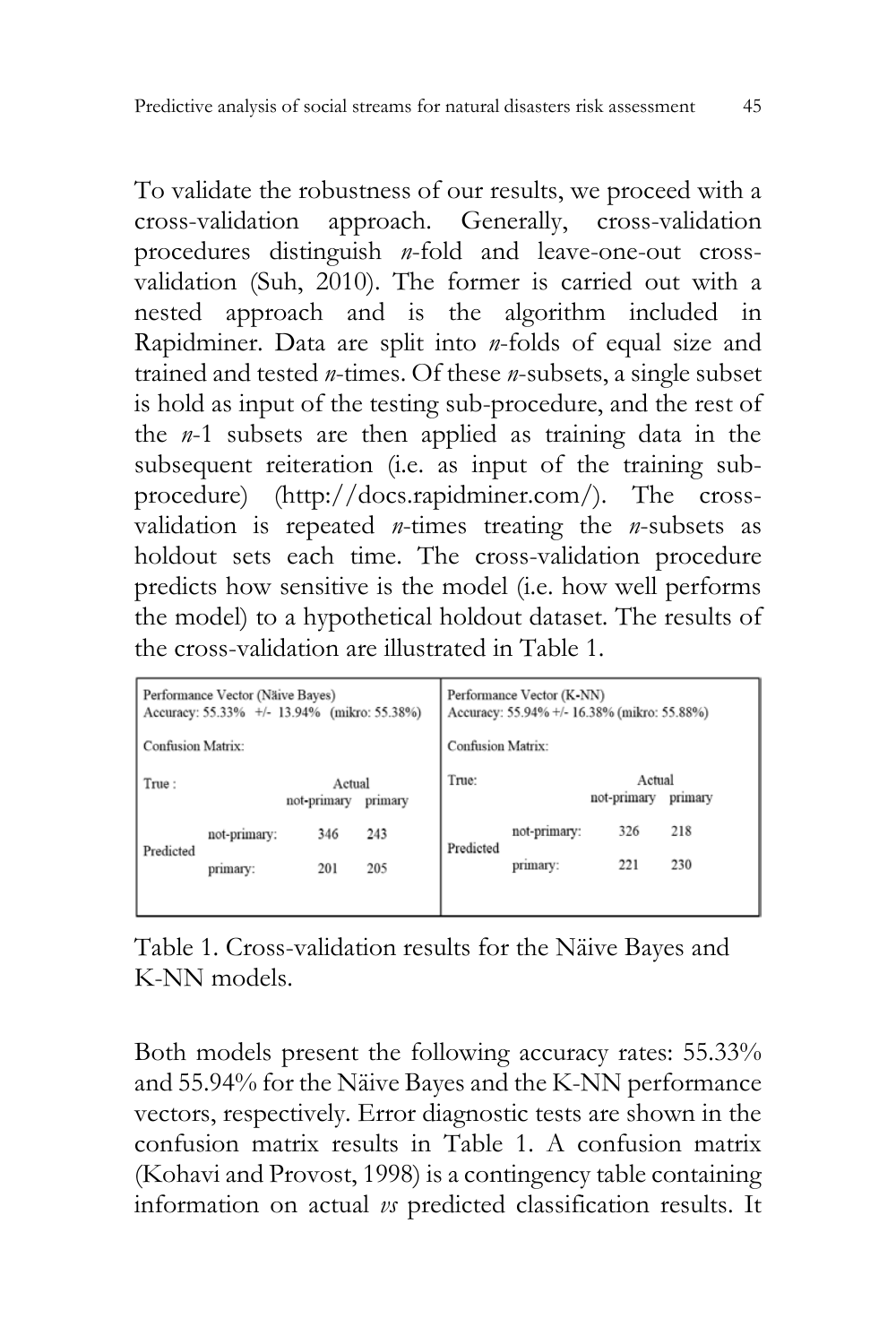can be interpreted as follows: i) The cells 'not-primary/notprimary' with values 346 and 326 tell us the number of correct predictions that a word is classified as not-primary (TN - true negative rate); ii) The cells 'primary/not-primary' with values 201 and 221, respectively, indicate the number of incorrect predictions that a word is classified as 'notprimary'  $(FP - false positive rate)$ ; iii) The cells 'notprimary/primary' with values 243 and 218 show the number of incorrect predictions that a word is classified as 'primary' (FN – false negative rate); and iv) the cells 'primary/primary' with values 205 and 230 display the number of correct predictions that a word is classified as 'primary' (TP - true positive rate).

The information retrieved by the accuracy rate of the model(s) is(are) not enough to give us an indication of the magnitude of an 'emergency' message during the classification procedure. Generally, the accuracy rate computed above would respond to the question of 'What is the probability that any primary and not-primary word is correctly classified?' What is important to determine in our analysis in terms of community resilience to a disaster event is to respond to the question: 'What is the probability that a primary event is correctly classified?'. To answer this question we compute the precision rate at which the models classify the primary words. This is given by the ratio TP/(TP+FP) and take the values of 50.49% (Näive Bayes) and 50.99% (K-NN), respectively.

#### **Discussion and conclusions**

The study of cognitive aspects in emergency situations from natural disasters is not extensively analysed in the literature. The main reason is that, until recently, the study of human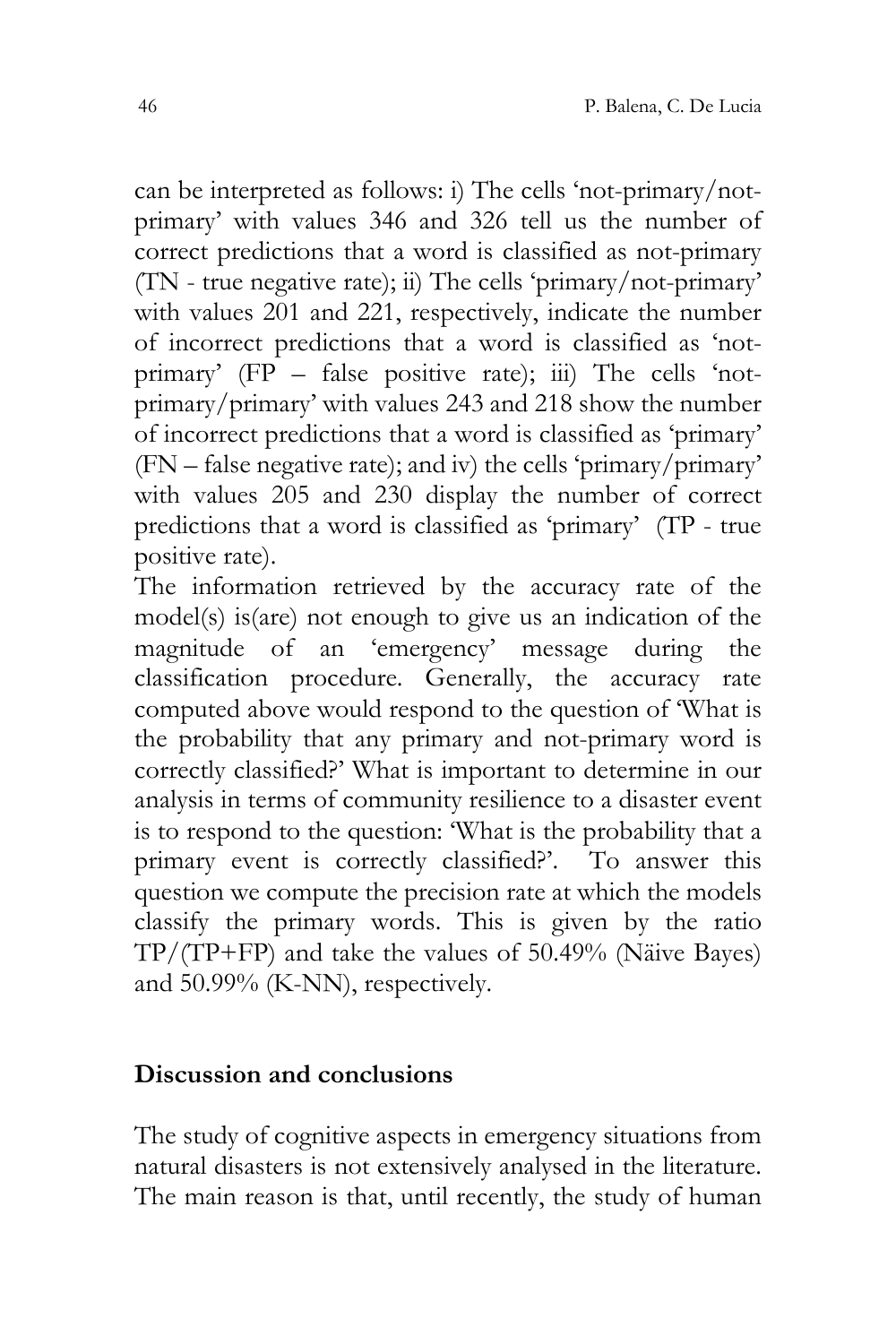behaviors and the satisfaction of real needs during the aftermath of a natural disaster has moved slowly. This aspect is important to strengthen collaboration among the parties involved in emergency situations to take prompt actions and increase resilience in disaster preparedness and survival planning.

While it is evident that international and national governments play a key role to accelerate the degree of community resilience to natural disasters, there emerge some<br>doubts whether collaboration across countries is doubts whether collaboration across countries is harmonized to provide an efficient allocation of resources between demand and supply when the states of the world are altered by unforeseen natural events. As Folke (2006) argues, innovative responses through social behaviours are necessary to boost the coping capacity of socio-economic and ecological systems to the challenges posed by the global transformations due to climate change.

The present paper responded to the above doubts and attempted to manage the coping capacity of the social system to improve community resilience to disaster events. The presented conceptual model sheds light on the role of community participation using social sensing technology<br>that integrate structured knowledge (i.e from that integrate structured knowledge (i.e from crowdsourcing) and unstructured knowledge (i.e. from social networks) with the use of text mining and machine learning techniques. By doing so, the information obtained enrich the SDI of both un-expert and expert knowledge bases.

The results obtained from the application of our conceptual model to the 2010 Haiti earthquake indicate that the predictive models, classification and cluster analysis should attain in the near future increasing attention from the international community, as is at present for the case of the Ushahidi platform in disaster risk management. The conceptual model other than being considered as content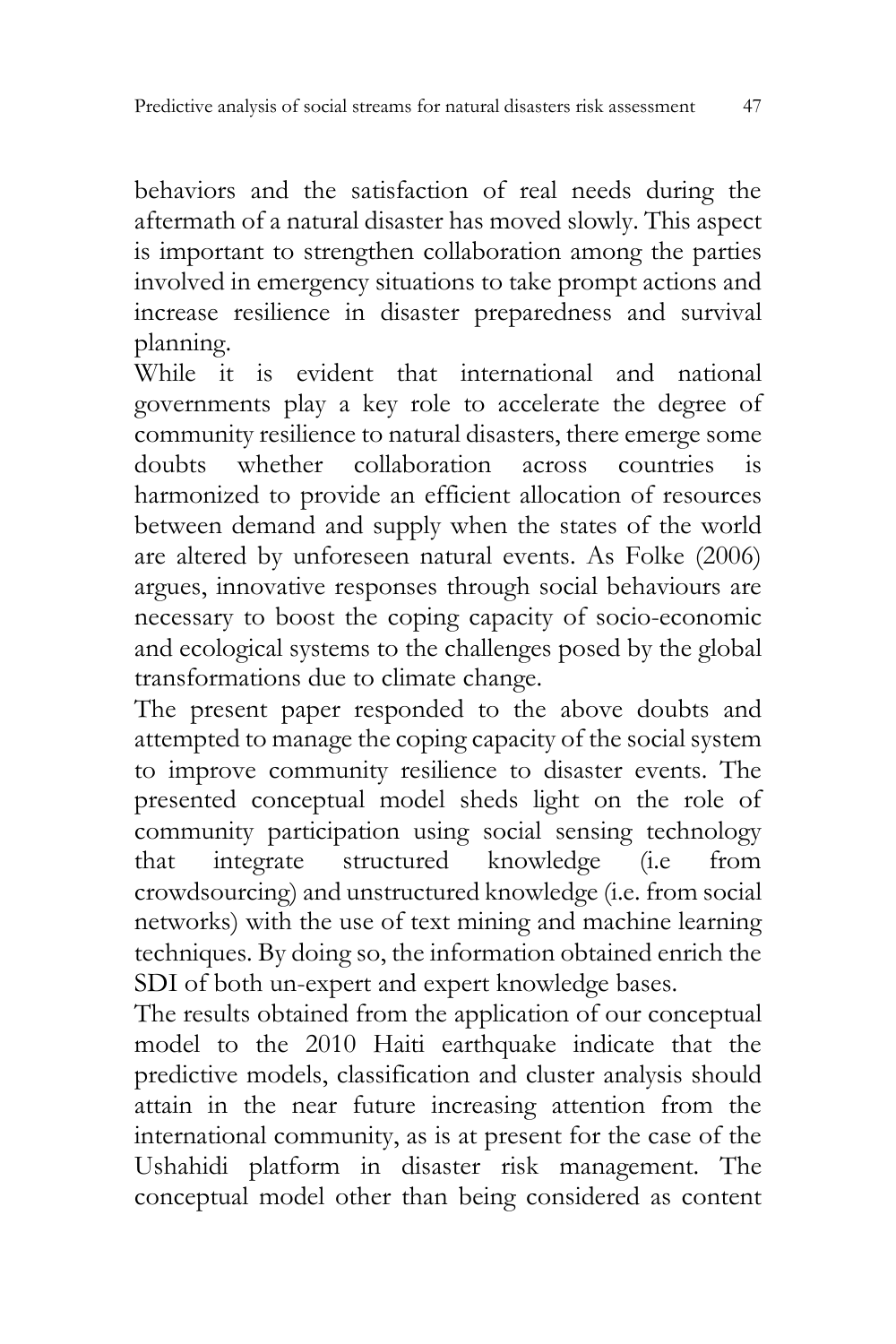management system for the collection of geo-localized data opens new scenarios from social media. At present, the effort made by the crowdepulse platform goes into the direction of supervised processes such as the proposed conceptual model. The crowdepulse platform integrates somehow some modules of machine learning which are still of unsupervised type. We argue that integrated platforms are capable of improving community resilience to natural disasters. In addition, these platforms contribute to save human and animal lives, re-stabilize ecological systems and improve the quality of life during the immediate aftermaths of a natural disaster event. Future directions of this research should also consider cognitive models based on a comprehensive view of agents and community needs to manage efficient emergency situations from natural disasters and include the construction of ontologies (Borgo and Guarino, 2015) to further improve the classification mechanism of social sensing data in machine learning approach.

Finally, inspired by the pioneering work of Schön (1984) we argue on the importance of a 'learning by doing' mechanism to set up models which are finalised to a shared knowledge in disaster risk management. The study by Yu et al (2016) also supports this view and extends it to the learning mechanisms for a resilience-based management. The capacity of the society to learn, transform and revise shared targets for an efficient resource allocation including the assessment of consumer behaviour is the key for generating resilient socio-economic and ecological systems.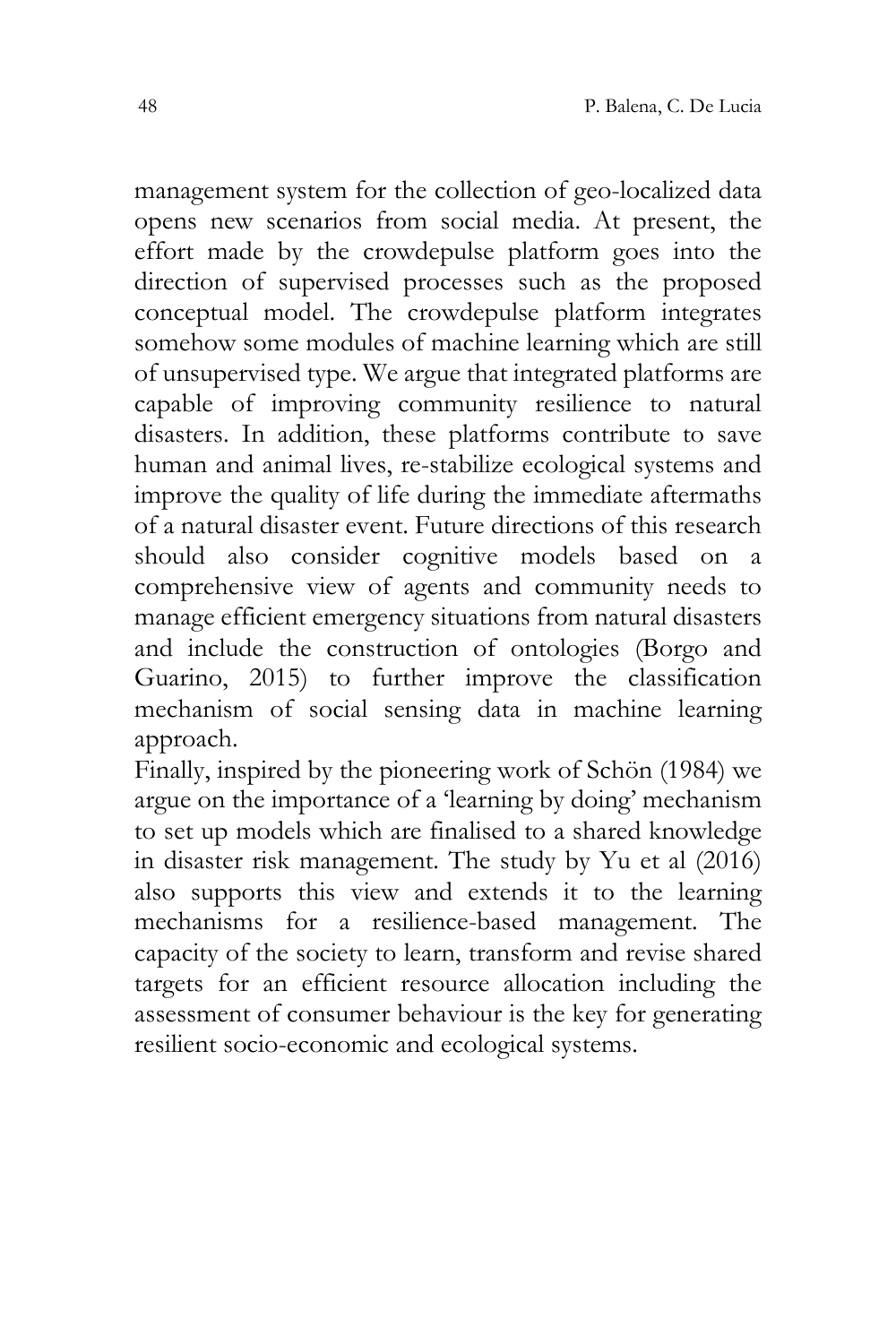#### **References**

- Aggarwal C.C., Abdelzaher T. (2013), Chapter 9 Social Sensing, in C. C. Aggarwal, (eds.) *Managing and Mining Sensor Data*, New York, Springer.
- Ali R., Solís C., Salehie M., Omoronyia I., Nuseibeh B., Maalej W. (2011), Social Sensing: When Users Become Monitors, in *Proceedings of the 19th ACM SIGSOFT symposium and the 13th European conference on Foundations of software engineering*, pp. 476–479.
- Asadzadeh A., Kötter T., Zebardast E. (2015), An augmented approach for measurement of disaster resilience using connective factor analysis and analytic network process (F'ANP) model, *International Journal of Disaster Risk Reduction*, *14*, pp. 504–518. http://doi.org/10.1016/j.ijdrr.2015.10.002.
- Becerril-Chavez M., Lindemann K.,Mayernik, J., Ralbovsky J. (2012), A SeeClickFix for Public Participation? Assessing the feasibility of an online platform for evaluating public participation activities. *The Maxwell School of Citizenship and Public Affairs Syracuse University June*.
- Bishop C. M. (2006), *Pattern recognition and machine learning*, New York, Springer.
- Borgo, S., Guarino, N., 2015. Ontological Analysis and Extreme Events Classification.
- Cherry K. E., Silva J. L., Galea S. (2009), *Lifespan perspectives on natural disasters*. New York, Springer.
- Duda R. O., Hart P. E., Stork, D. G. (2000), *Pattern classification. 2nd Edition*. New Jersey (USA), John Wiley & Sons.
- European Commission (2007), Directive 2007/2/EC of the European Parliament and of the Council of 14 March 2007 establishing an infrastructure for spatial information in the European Community (INSPIRE). *Official Journal of*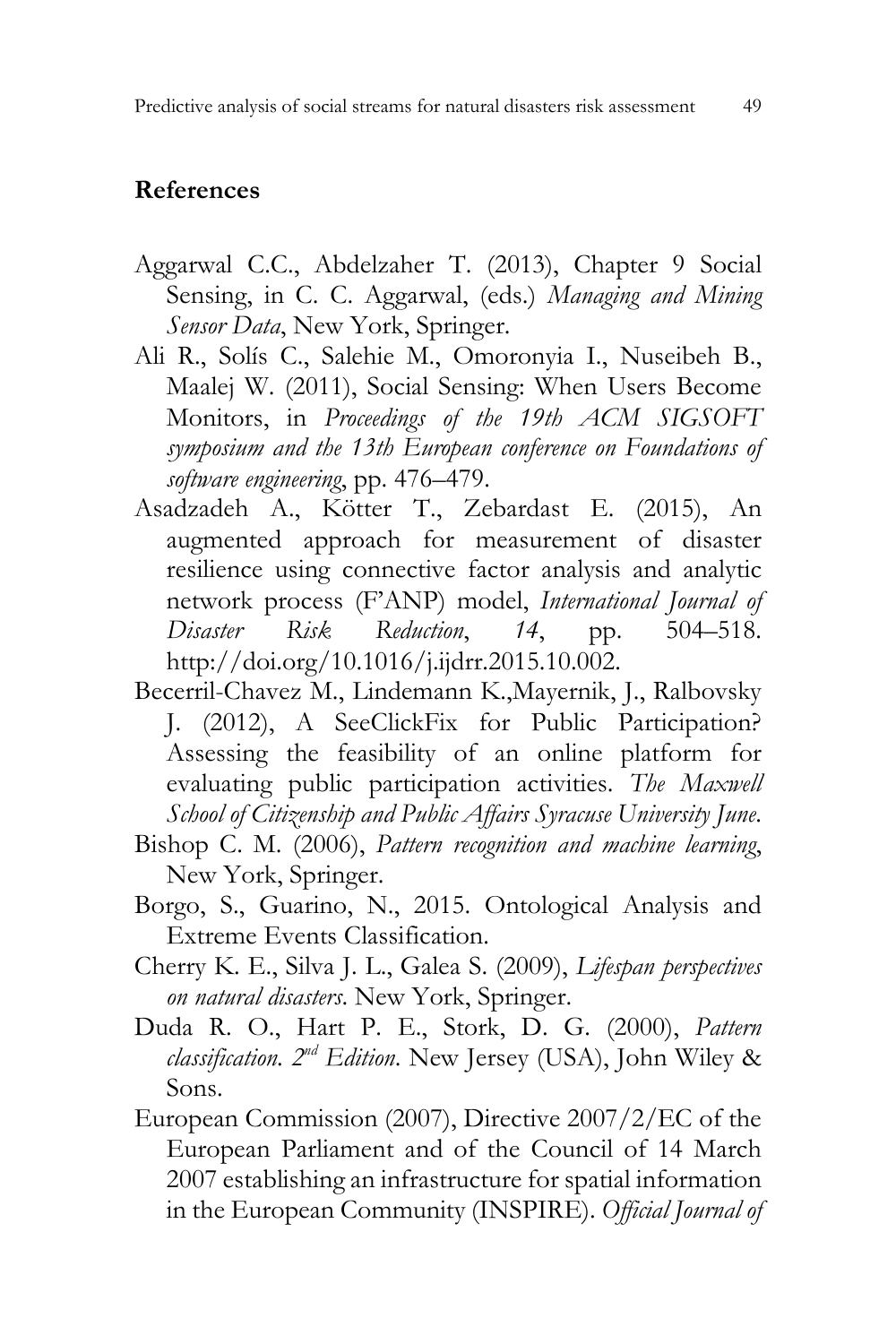*the European Union, L 108.*

- Floreddu P. B., Cabiddu F. (2012), Public Decisions and Citizen Satisfaction: the Potential Role of Public Participation Geographic Information Systems, *International Journal of Electronic Commerce Studies*, *3*, 1, pp. 121–134.
- Folke C. (2006), Resilience: The emergence of a perspective for social-ecological systems analyses. *Global Environmental Change*, 16, 3, pp. 253–267.
- Graziano T. (2017). Citizen e-participation in urban planning: Achievements and future challenges in a Mediterranean city, *International Journal of E-Planning Research,* 6, 3, pp. 1–18. https://doi.org/10.4018/IJEPR.2017070101.
- Hilburn A., Zawisza T., Bazan, J., Cruz R., Rodriguez, J. (2020), Employing Participatory Risk Mapping (PRM) as a land-use planning method: the case of a derelict former hospital in Laredo, Texas, USA, *Journal of Urban Design.* https://doi.org/10.1080/13574809.2020.1814135.
- Horita F. E. A., Martins R. G., Palma G., Vilela R. B., Bressiani D. A., De Albuquerque J. P. (2018), Determining flooded areas using crowd sensing data and weather radar precipitation: A case study in Brazil. *In Proceedings of the International ISCRAM Conference (Vol. 2018-May, p. 1030–1039). Information Systems for Crisis Response and Management, ISCRAM*.
- Hung-Chih H., Ching-Yi Y., Chang-Yi C., Yi-Chung L., (2016), Building resilience: Mainstreaming community participation into integrated assessment of resilience to climatic hazards in metropolitan land use management, *Land Use Policy*, 50, pp. 48–58.
- IPCC 2014, *Climate change (2014), Impacts, adaptation, and vulnerability. Part A: Global and sectoral aspects. Contribution of Working Group II to the Fifth Assessment Report of the*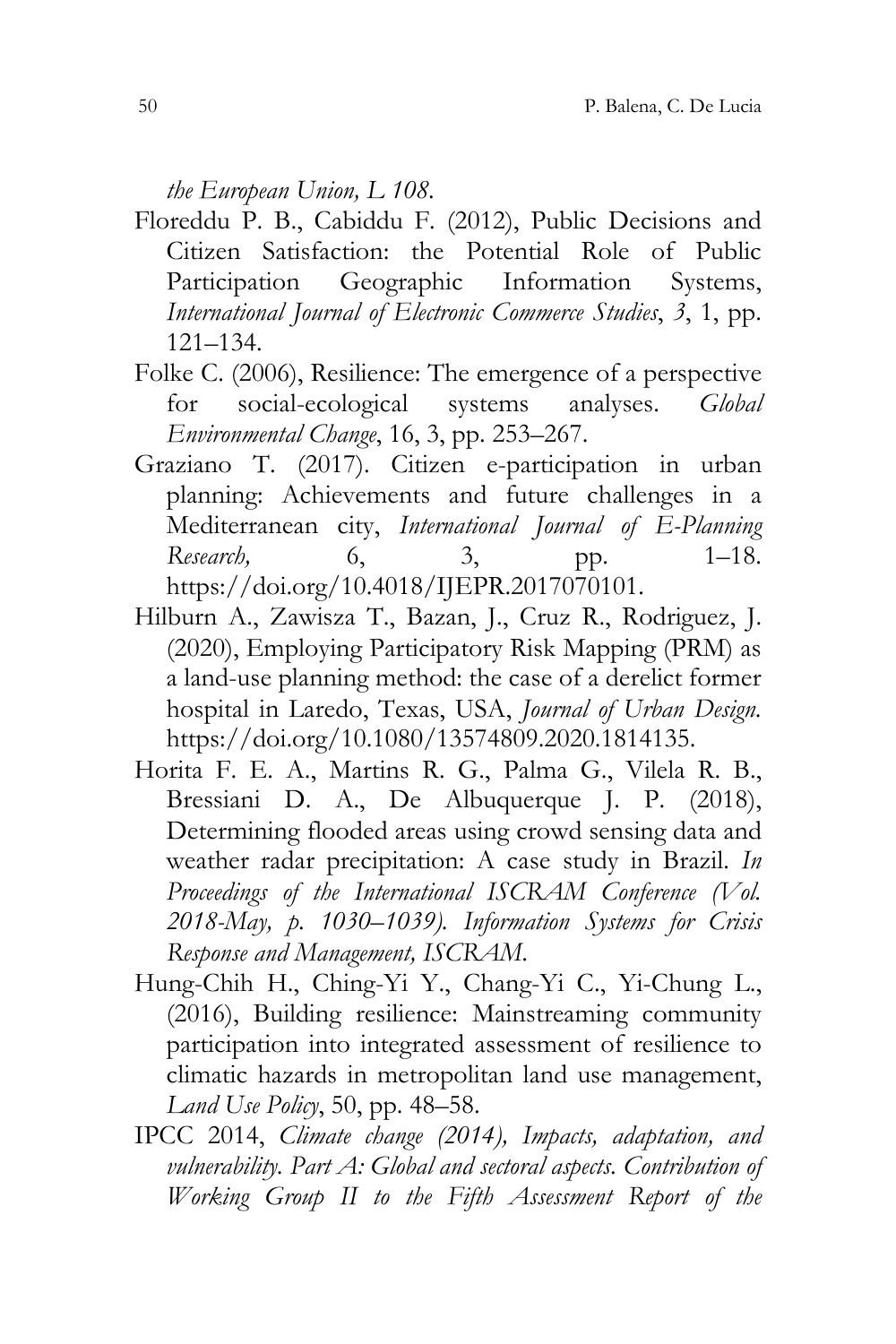*Intergovernmental Panel on Climate*, Cambridge, United Kingdom and New York, USA, Cambridge University Press.

Kamalahmadi M., Parast M.M. (2016), A review of the literature on the principles of enterprise and supply chain resilience: Major findings and directions for future research. *International Journal of Production Economics*, 171, pp.116–13.

http://dx.doi.org/10.1016/j.ijpe.2015.10.023.

- Khan K., Baharudin B., Khan, A., Ullah A. (2014), Mining opinion components from unstructured reviews: A review. *Journal of King Saud University - Computer and Information Sciences*, *26*, 3, 258–275.
- Kohavi R., Provost F. (1998), Glossary of terms. Special issue on applications of machine learning and the knowledge discovery process, *Journal of Machine Learning*, 30, pp. 271-274.
- Latre M. Á., Lopez-Pellicer, F. J., Nogueras-Iso J., Béjar R., Zarazaga-Soria F. J., Muro-Medrano P. R. (2013), Spatial Data Infrastructures for environmental e-government services: The case of water abstractions authorisations. *Environmental Modelling and Software*, *48*, pp. 81–92.
- Leighninger M. (2011), *Using Online Tools to Engage - and Be Engaged by - the Public*. Washington, DC: IBM Center for the Business of Government.
- Maslow A. H. (1943), A theory of human motivation, *Psychological Review*, 50, pp. 370-396.
- Mitchell T. M. (2015), Generative and discriminative classifiers: Naive Bayes and logistic regression, in T. M. Mitchell (eds), *Machine learning*. Chapter 3.
- Musto C., Semeraro G., Lops P., de Gemmis M. (2015), CrowdPulse: A framework for real-time semantic analysis of social streams. Information Systems, 54, pp. 127-146.

Orimoloye I. R., Ekundayo T. C., Ololade O. O., Belle J. A.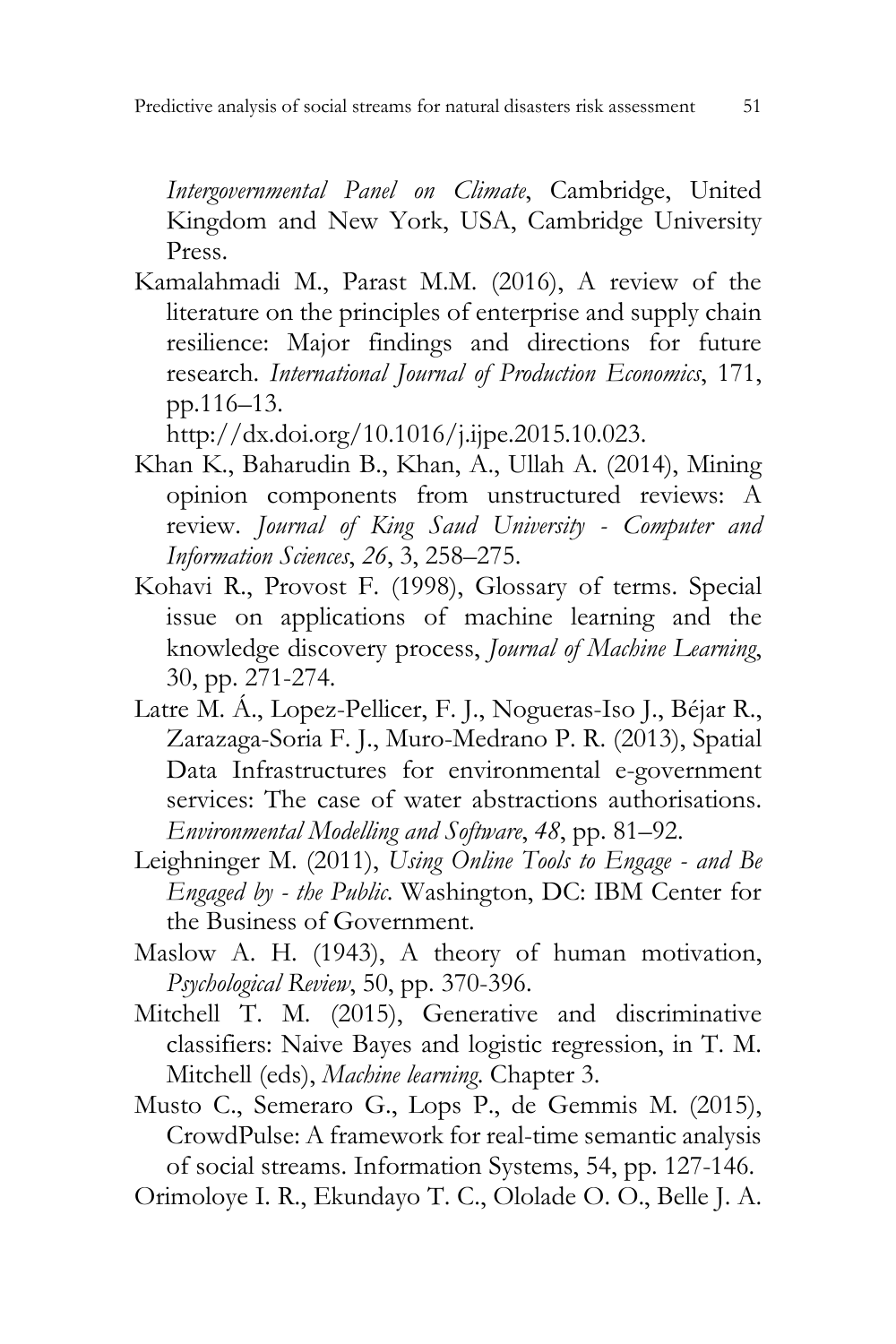(2020), Systematic mapping of disaster risk management research and the role of innovative technology, Environmental Science and Pollution Research. https://doi.org/10.1007/s11356-020-10791-3

- Palen L., Liu S. (2007), Citizen communications in crisis: anticipating a future of ICT-supported public participation, in *Proceedings of the SIGCHI Conference on Human Factors in Computing Systems (CHI '07)*, Association for Computing Machinery, New York, USA, pp. 727– 736.
- Perrings C. (2001), Resilience and sustainability, in H. Folmer, H.L.Gabel, S. Gerking, and A. Rose (eds.), *Frontiers of Environmental Economics*, Cheltenham, Edward Elgar.
- Roche S., Propeck-Zimmermann E., Mericskay B. (2013), GeoWeb and crisis management: Issues and perspectives of volunteered geographic information, *GeoJournal*, 78, 1, pp. 21-40.
- Simon T. Goldberg A., Adini B. (2015), Socializing in emergencies - A review of the use of social media in emergency situations, *International Journal of Information Management*, *35*, 5, 609–619. doi: 10.1016/j.ijinfomgt.2015.07.001
- Shao Z., Sumari N. S., Portnov A., Ujoh,F., Musakwa W., Mandela P. J. (2020), Urban sprawl and its impact on sustainable urban development: a combination of remote sensing and social media data, *Geo-Spatial Information Science*.
- Shaw C., Nerlich B. (2015), Metaphor as a mechanism of global climate change governance: A study of international policies, 1992-2012, *Ecological Economics*, *109*, pp. 34–40.

http://doi.org/10.1016/j.ecolecon.2014.11.001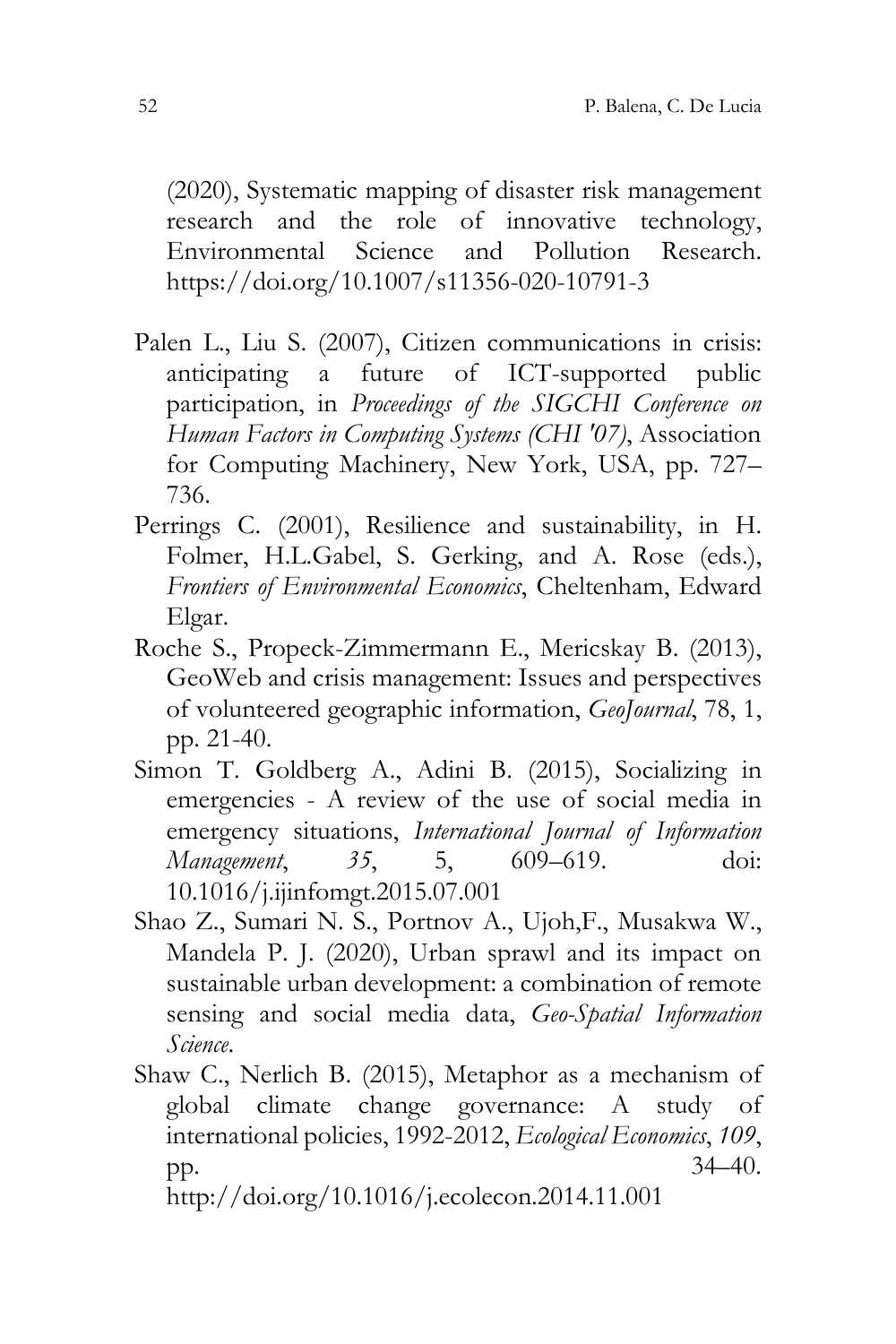- Suh J. H., Park C. H., Jeon, S. H. (2010), Applying text and data mining techniques to forecasting the trend of petitions filed to e-People, *Expert Systems with Applications*, *37*, 10, pp. 7255–7268.
- Schade S , Díaz L., Ostermann F., Spinsanti L., Luraschi G., Cox S., Nuñez M., De Longueville B. (2013), Citizenbased sensing of crisis events\_Sensor web enablement for volunteered geographic information, *Applied Geomatic*, 5, pp. 3–18.
- Teodorescu H.-N. (2015), Using Analytics and Social Media for Monitoring and Mitigation of Social Disasters. *Procedia Engineering*, *107*, pp. 325–334.
- To W M., Chung A. W. L. (2014), Public Engagement in Environmental Impact Assessment in Hong Kong Sar, China Using: Past, Present and Future. *Journal of Environmental Assessment Policy and Management*, 16, 1, 1450002.
- UNISDR (2009), UNISDR terminology on disaster risk reduction.
- UNISDR (2005), Hyogo framework for action 2005-2015: Building the resilience of nations and communities to disasters.
- United Nations (2015), *International Strategy for Disaster Reduction Hyogo Framework for Action 2005-2015: Building the Resilience of Nations*.
- Van Aalst M. K. (2006), The impacts of climate change on the risk of natural disasters. *Disasters*, 30, 1, pp. 5–18.
- Varian, H. R. (2003), *Intermediate microeconomics: A modern*  approach. New York, W.W. Norton & Company. 8<sup>th</sup> edition.
- Watson P.G., Loffredo V.J., McKee J.C. (2011), When a natural disaster occurs, lessons learned in meeting students' needs. *Journal of professional nursing: official journal of the American Association of Colleges of Nursing*, 27, 6, pp.